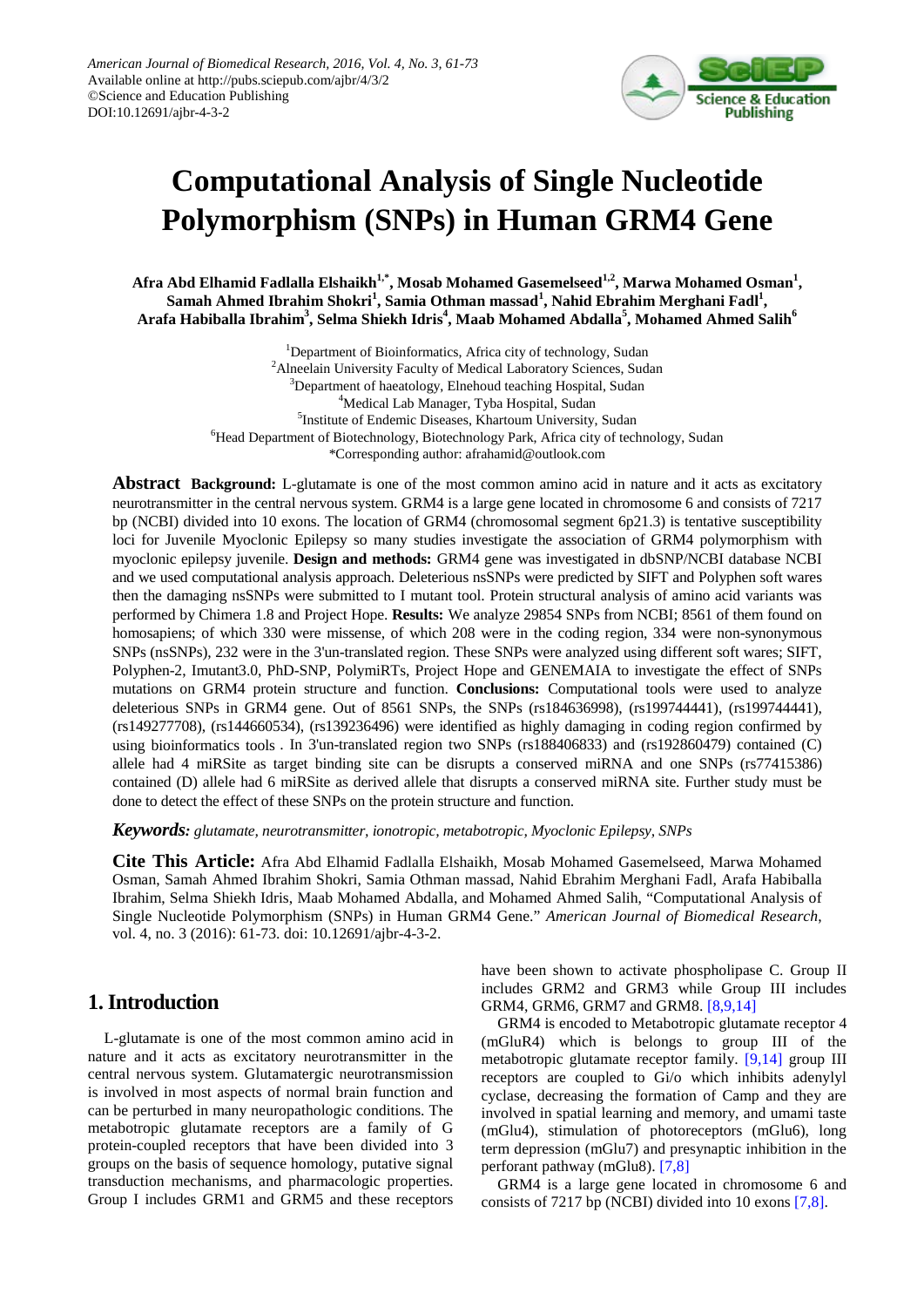The location of GRM4 (chromosomal segment 6p21.3) is tentative susceptibility loci for Juvenile Myoclonic Epilepsy so many studies investigate the association of GRM4 polymorphism with myoclonic epilepsy juvenile [\[10,13\].](#page-7-3) There are also some studies investigate the association of GRM4 polymorphism with schizophrenia, depression, Colon cancer and tumors [\[7,8\].](#page-7-2)

Single-nucleotide polymorphism (SNPs) most commonly refer to single-base differences in DNA among individuals. SNPs of various types can change the function or the regulation and expression of a protein. There is no studies on GRM4 single nucleotide polymorphism. In this study we will analyze GRM4 SNPs using bioinformatics prediction tools to check the effect of the mutation on the protein structure and function.

# **2. Material and Methods**

GRM4 gene was investigated in dbSNP/NCBI database NCBI (http://www.ncbi.nlm.nih.gov/snp). GRM4 gene contained a total of 29854 SNPs; 8561 of them found on homosapiens; of which 330 were missense, of which 208 were in the coding region, 334 were non-synonymous SNPs (nsSNPs), 232 were in the 3'un-translated region. Predictions of deleterious nsSNPs was performed by SIFT and Polyphen softwares. Damaging nsSNPs by two these servers were submitted to I mutant tool, then the functional impact of the deleterious SNPS was analyzed by project hope. The FASTA format of the protein was obtained from Uniprot at Expassy database. The 3D structure of a 65% identical to protein was retrieved from database by using BAST/NCBI. The protein used as a template is called "Metabotropic glutamate receptor 4 [Homo sapiens]" with ID pdb|3MQ4|. The SNPS at the 3UTR region were analyzed by Polymirt software.

# **3. Bioinformatics Data Analysis**

## **3.1. Deleterious nsSNP Analyze by the SIFT Program**

Sorting Intolerant from Tolerant (SIFT, version 2) [\[3\].](#page-6-0) The SIFT prediction, as previously described is based on perform multiple alignments of a number of peptide sequences and it predicts whether substitution with any of the other amino acids is tolerated or deleterious for every position in the submitted sequence. The SIFT prediction was given as a tolerance index (TI) score ranging from 0.0 to 1.0, which was the normalized probability that the amino acid change was tolerated. The SNP with a TI score of <0.05 was considered to be deleterious i.e. an amino acids with probabilities  $< 0.05$  were predicted to be deleterious. (http://blocks.fhcrc.org/sift/SIFT.html).

### **3.2. PolyPhen -2**

Polymorphism Phenotyping v2, [\[6\]](#page-6-1) this software has position-specific independent count (PSIC) the score of 1.0 is considered to be damaging, and the nsSNP affect protein structure. (PolyPhen-2, v.2.2.2; http://genetics.bwh. harvard.edu/pph).

## **3.3. Investigation of Mutant Protein Stability by I-Mutant 3.0**

I- Mutant 3.0 is a Support Vector Machine-based web server was used to predict protein stability changes upon single-site mutations. The input FASTA sequence of protein along with the residues change was provided for analysis of DDG value (kcal/mol) Also the RI value (reliability index) was computed [\[4\].](#page-6-2) (I-Mutant 3.0/I-Mutant3.0.cgi).

#### **3.3. PhD-SNP**

An Online support vector machine (SVM) based classifier, which can predict if the new phenotype produced after nsSNP can be related to a genetic disease or as a neutral polymorphism. (http://snps.biofold.org /phd-snp/phd-snp.html [\[2\]](#page-6-3)

#### **3.4. PolymiRTS**

PolymiRTS database [20] (http://compbio.uthsc. edu/miRSNP/) [\[1\]](#page-6-4) were used to predict the effect of SNPs in the GRm4 mRNA 3′-UTR on the mRNA.

#### **3.5. Project HOPE**

Project Hope software [\[11\]](#page-7-4) revealed many differences between wild and mutant residues as shown in [Table 2.](#page-3-0) Also the project results of the mutation analyses are illustrated with figures of the amino acids. (http://www.cmbi.ru.nl/hope/home).

#### **3.6. Chimera**

Chimera [\[5\]](#page-6-5) is a software for analysis of molecular structures, this software can give the 3D structure of the protein and then changing between native and mutant amino acids with the candidate to display the impact that can be produced. Chimera accepts the input in the form of pdp ID or pdp file. (https://www.cgl.ucsf.edu/chimera/).

#### **3.7. Gene MANIA**

Gene MANIA an online server gives the function, interaction and the network of the gene based on genomics and proteomics data with a large database and high accuracy [\[12\].](#page-7-5) (http://www.genemania.org)

# **4. Result**

<span id="page-1-0"></span>

Figure 1. change in the amino acids in positions 144 from valine into phenylalanine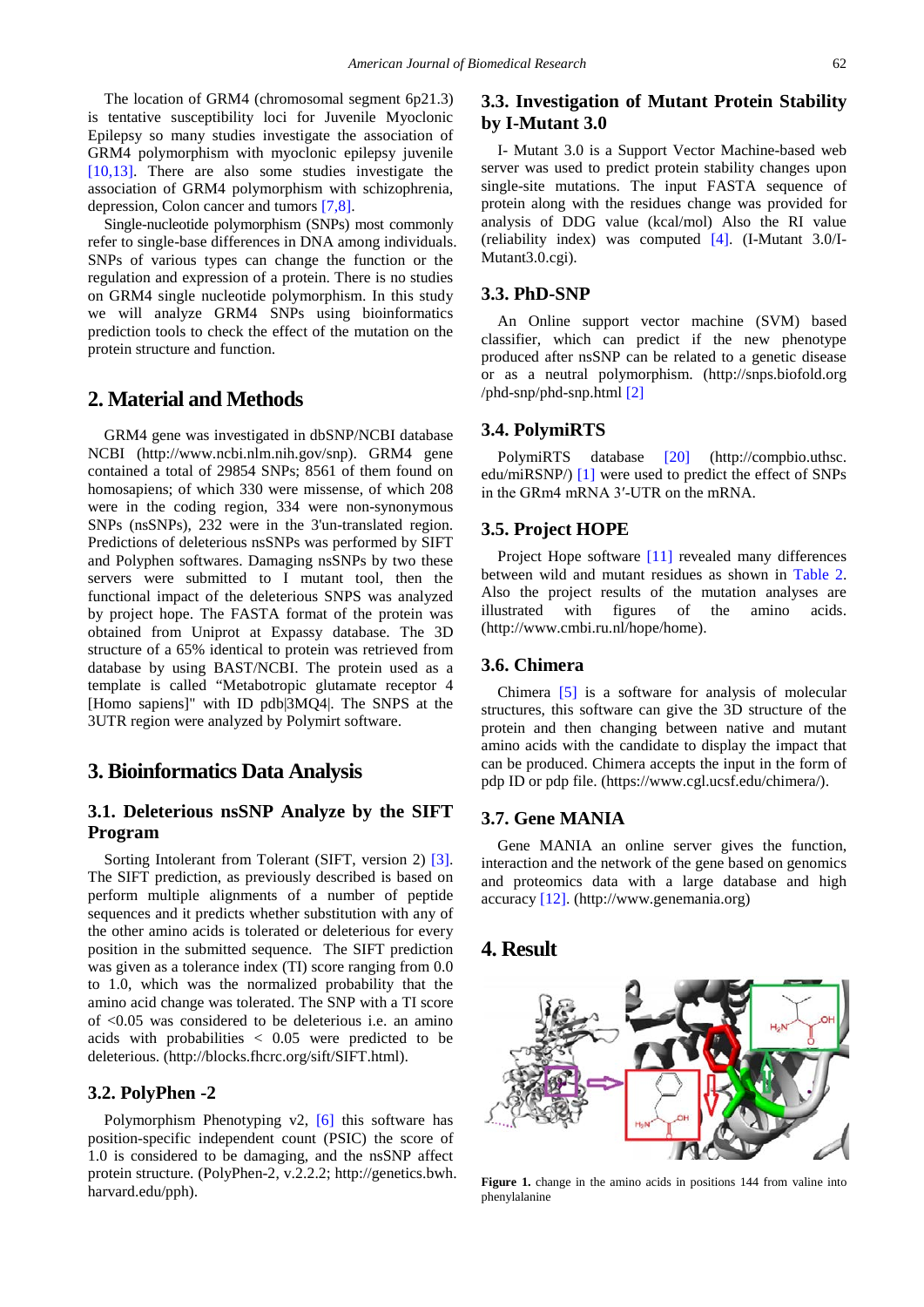**Table 1. shows of nonsynonymous SNPs predicted with SIFT, Polyphen and I mutant programs, chosen SNPs with PSIC SD equal 1 and TOLERANCE INDEX rang (0 – 0.001)**

<span id="page-2-0"></span>

|             |                                    |                 |                                    | Sift prediction    |                                  | POLYPHEN<br>prediction             |                          | I mutant         |    |                     | PHD-snp   |   |
|-------------|------------------------------------|-----------------|------------------------------------|--------------------|----------------------------------|------------------------------------|--------------------------|------------------|----|---------------------|-----------|---|
| <b>SNP</b>  | <b>NUCLEOTIDE</b><br><b>CHANGE</b> | protein ID      | <b>AMINO ACID</b><br><b>CHANGE</b> | <b>SIFT RESULT</b> | <b>TOLERANCE</b><br><b>INDEX</b> | POLYPHEN<br>prediction             | <b>PSIC</b><br><b>SD</b> | SVM <sub>2</sub> | R  | <b>DDG</b><br>value | Effect    | R |
| rs184636998 | C/T                                | ENSP00000363292 | V737M                              | <b>DELETERIOUS</b> | 0.001                            | <b>PROBABLY</b><br><b>DAMAGING</b> |                          | <b>DECREASE</b>  | -6 | $-0.76$             | Disease 4 |   |
| rs199744441 | G/A                                | ENSP00000440556 | P849L                              | <b>DELETERIOUS</b> | $\mathbf{0}$                     | <b>PROBABLY</b><br><b>DAMAGING</b> |                          | DECREASE 5       |    | 0.59                | Disease 3 |   |
| rs199744441 | G/A                                | ENSP00000437730 | <b>P680L</b>                       | <b>DELETERIOUS</b> | $\mathbf{0}$                     | <b>PROBABLY</b><br><b>DAMAGING</b> |                          | DECREASE 4       |    | $-0.55$             | Disease 3 |   |
| rs199744441 | G/A                                | ENSP00000363292 | P733L                              | <b>DELETERIOUS</b> | 0.001                            | <b>PROBABLY</b><br><b>DAMAGING</b> |                          | DECREASE 4       |    | $-0.55$             | Disease 3 |   |
| rs199744441 | G/A                                | ENSP00000398456 | P709L                              | <b>DELETERIOUS</b> | 0.001                            | <b>PROBABLY</b><br><b>DAMAGING</b> |                          | DECREASE 4       |    | $-0.55$             | Disease 3 |   |
| rs149277708 | C/T                                | ENSP00000363292 | <b>R507H</b>                       | <b>DELETERIOUS</b> | 0.001                            | <b>PROBABLY</b><br><b>DAMAGING</b> |                          | DECREASE 8       |    | $-1.18$             | Disease 7 |   |
| rs149277708 | C/T                                | ENSP00000440556 | R623H                              | <b>DELETERIOUS</b> | 0.001                            | <b>PROBABLY</b><br><b>DAMAGING</b> |                          | DECREASE 9       |    | $-1.49$             | Disease 7 |   |
| rs149277708 | C/T                                | ENSP00000398456 | R483H                              | <b>DELETERIOUS</b> | 0.001                            | <b>PROBABLY</b><br><b>DAMAGING</b> |                          | DECREASE 8       |    | $-1.36$             | Disease 7 |   |
| rs149277708 | C/T                                | ENSP00000437925 | <b>R490H</b>                       | <b>DELETERIOUS</b> | 0.001                            | <b>PROBABLY</b><br><b>DAMAGING</b> |                          | DECREASE 9       |    | $-1.49$             | Disease 7 |   |
| rs144660534 | C/T                                | ENSP00000437730 | R454H                              | <b>DELETERIOUS</b> | 0.001                            | <b>PROBABLY</b><br><b>DAMAGING</b> |                          | DECREASE 9       |    | $-1.49$             | Disease 7 |   |
| rs144660534 | G/A                                | ENSP00000398456 | R334C                              | <b>DELETERIOUS</b> | 0.001                            | <b>PROBABLY</b><br><b>DAMAGING</b> |                          | Decrease         | 4  | $-1$                | Neutral 4 |   |
| rs139236496 | C/A                                | ENSP00000363292 | V144F                              | <b>DELETERIOUS</b> | 0.001                            | <b>PROBABLY</b><br><b>DAMAGING</b> |                          | <b>DECREASE</b>  | 7  | $-1.01$             | Disease 8 |   |
| rs139236496 | C/A                                | ENSP00000398456 | V73F                               | <b>DELETERIOUS</b> | 0.001                            | <b>PROBABLY</b><br><b>DAMAGING</b> |                          | Decrease         | 7  | $-1.01$             | Disease 5 |   |

<span id="page-2-1"></span>

**Figure 2.** shows change in the amino acids from proline into a leucine in positions (680)

<span id="page-2-2"></span>

Figure 3. shows change in the amino acid from arginine into histidine in positions (507)

<span id="page-2-3"></span>

**Figure 4.** shows change in the amino acid in position 334 from arginine to cysteine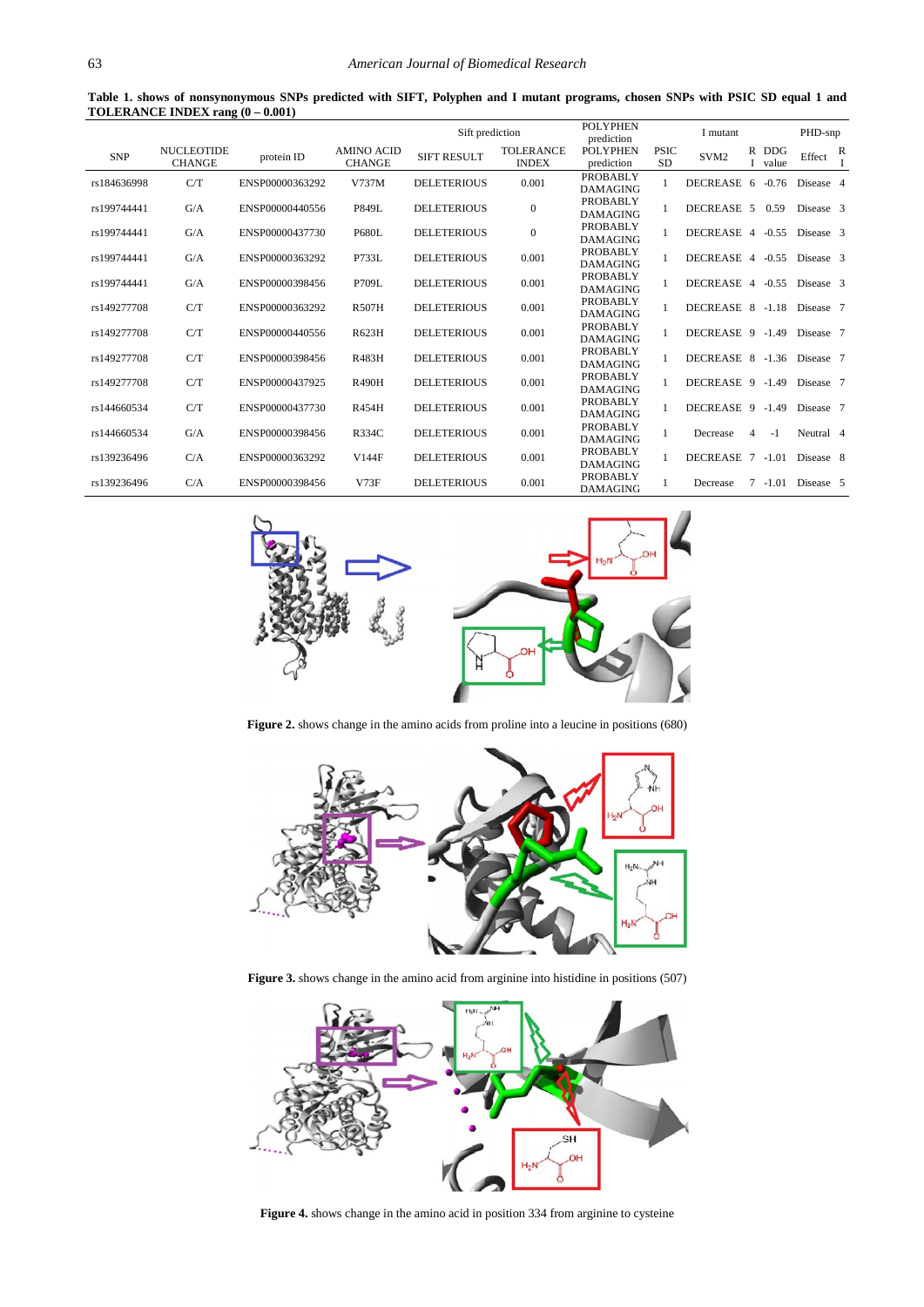<span id="page-3-0"></span>

| <b>Location dbSNP ID</b>    |            |                  | Variant Wobble Ancestral Allele miR ID |                |                     | <b>Conservation miRSite</b> |                       | <b>Function Exp</b> |           | context+             |
|-----------------------------|------------|------------------|----------------------------------------|----------------|---------------------|-----------------------------|-----------------------|---------------------|-----------|----------------------|
|                             | type       | base pair Allele |                                        |                |                     |                             |                       | <b>Class</b>        |           | Support score change |
| 33989624 rs149624269 SNP    |            | $\mathbf Y$      | G                                      | A              | hsa-miR-6741-5p     | 19                          | <b>GCACCCAg</b>       | $\mathsf C$         | ${\bf N}$ | $-0.33$              |
|                             |            |                  |                                        |                | hsa-mi $R-6776-5p$  | 19                          | gCACCCAG              | $\mathbf C$         | N         | $-0.233$             |
| 33989848 rs113261322 SNP    |            | Y                | ${\bf G}$                              | $\mathbf G$    | hsa-miR-4767        | 10                          | cctgtgGCCCGCA D       |                     | N         | $-0.228$             |
|                             |            |                  |                                        | A              | hsa-miR-3621        | 10                          | cctgtGACCCGCA C       |                     | N         | $-0.503$             |
|                             |            |                  |                                        |                | hsa-mi $R-3656$     | 10                          | cctgtgACCCGCA C       |                     |           | $-0.19$              |
|                             |            |                  |                                        |                |                     |                             |                       |                     | N         |                      |
|                             |            |                  |                                        |                | hsa-mi $R-513a-5p$  | 7                           | CCTGTGAcccgca C       |                     | N         | $-0.026$             |
| 33989853 rs34678276 INDEL N |            |                  |                                        | $\overline{a}$ | hsa-mi $R-211-3p$   | 6                           | gtGTCCCTGtggc         | $\mathbf{O}$        | N         | $-0.137$             |
|                             |            |                  |                                        |                | hsa-miR-7845-5p 6   |                             | gTGTCCCTgtggc         | $\mathbf{O}$        | N         | $-0.083$             |
|                             |            |                  |                                        | ${\bf C}$      |                     |                             |                       |                     |           |                      |
| 33990114 rs182834289 SNP    |            | N                | $\mathbf C$                            | $\mathbf C$    | hsa-miR-1255a       | 3                           | tCTCATCCtcttt         | D                   | N         | $-0.145$             |
|                             |            |                  |                                        |                | hsa-miR-1255b-5p 3  |                             | tCTCATCCtcttt         | D                   | N         | $-0.145$             |
|                             |            |                  |                                        |                | hsa-miR-3605-5p 2   |                             | tctCATCCTCttt         | D                   | N         | $-0.147$             |
|                             |            |                  |                                        |                | hsa-mi $R-583$      | $\boldsymbol{2}$            | tctcatCCTCTTT         | D                   | N         | $-0.032$             |
|                             |            |                  |                                        | T              | hsa-mi $R-3123$     | $\boldsymbol{2}$            | tctcATTCTCTtt         | C                   | N         | 0.032                |
|                             |            |                  |                                        |                | hsa-miR-4311        | $\mathfrak{2}$              | tctcatTCTCTTT         | $\mathsf{C}$        | N         | $-0.031$             |
| 33990136 rs78795224 SNP     |            | N                | T                                      | T              | hsa-miR-31-5p       | 4                           | ggcTCTTGCCtcc         | D                   | N         | $-0.047$             |
|                             |            |                  |                                        |                | hsa-mi $R-335-5p$   | 4                           | gGCTCTTGcctcc         | D                   | N         | $-0.059$             |
| 33990137 rs76783395 SNP     |            | N                | $\mathbf T$                            | $\mathbf T$    | hsa-mi $R-31-5p$    | 4                           | tggcTCTTGCCtc         | D                   | N         | $-0.047$             |
|                             |            |                  |                                        |                | hsa-miR-335-5p      | 4                           | tgGCTCTTGcctc         | D                   |           | $-0.059$             |
|                             |            |                  |                                        |                |                     |                             |                       |                     | N         |                      |
|                             |            |                  |                                        | A              | hsa-miR-6807-5p     | 3                           | TGGCTCAtgcctc         | $\mathbf C$         | N         | $-0.109$             |
| 33990180 rs188406833 SNP    |            | Y                | G                                      | A              | hsa-miR-4274        | 2                           | tccccGACTGCTt         | $\mathbf C$         | N         | $-0.102$             |
|                             |            |                  |                                        |                | hsa-mi $R-542-5p$   | $\mathbf{2}$                | TCCCCGActgctt         | $\mathbf C$         | N         | $-0.195$             |
|                             |            |                  |                                        |                | hsa-miR-6777-5p $2$ |                             | TCCCCGActgctt         | $\mathbf C$         | N         | $-0.175$             |
|                             |            |                  |                                        |                | hsa-miR-6889-5p 2   |                             | TCCCCGActgctt         | $\mathbf C$         | N         | $-0.172$             |
| 33990234 rs192860479 SNP    |            | Y                | G                                      | G              | hsa-miR-4524b-3p 8  |                             | agcCCTGTCTttc         | D                   | N         | $-0.113$             |
|                             |            |                  |                                        | A              | hsa-miR-3158-3p 2   |                             | <b>AGCCCTAtctttc</b>  | $\mathbf C$         | N         | $-0.154$             |
|                             |            |                  |                                        |                | hsa-miR-4446-3p $2$ |                             | AGCCCTAtctttc         | $\mathbf C$         | N         | $-0.184$             |
|                             |            |                  |                                        |                | hsa-miR-4662a-3p 10 |                             | agccCTATCTTtc         | $\mathbf C$         | N         | $-0.04$              |
|                             |            |                  |                                        |                | hsa-miR-5088-5p 2   |                             | <b>AGCCCTAtctttc</b>  | $\mathbf C$         | N         | $-0.154$             |
| 33990290 rs77415386 SNP     |            | N                | $\mathbf C$                            | $\mathbf C$    | hsa-miR-149-3p      | $\overline{c}$              | atctctCCCTCCC         | D                   | N         | $-0.19$              |
|                             |            |                  |                                        |                | hsa-miR-4728-5p 2   |                             | $\text{atctctCCTCCC}$ | D                   | N         | $-0.209$             |
|                             |            |                  |                                        |                | hsa-miR-6785-5p 2   |                             | atctctCCCTCCC         | D                   | N         | $-0.218$             |
|                             |            |                  |                                        |                | hsa-miR-6797-5p 2   |                             | atctcTCCCTCCc         | D                   | N         | $-0.141$             |
|                             |            |                  |                                        |                | hsa-miR-6883-5p 2   |                             | atctctCCCTCCC         | D                   | N         | $-0.199$             |
|                             |            |                  |                                        | T              | hsa-miR-7106-5p $2$ |                             | atctctTCCTCCC         | $\mathbf C$         | N         | $-0.223$             |
|                             |            |                  |                                        |                |                     |                             | atctcTTCCTCCc         | $\mathbf C$         |           | $-0.095$             |
|                             |            |                  |                                        |                | hsa-mi $R-766-5p$   | 2                           |                       |                     | N         |                      |
| 33990393 rs185477653 SNP    |            | Y                | G                                      | G              | hsa-miR-4707-5p 4   |                             | ggGCCGGGGcggt D       |                     | N         | $-0.213$             |
|                             |            |                  |                                        | A              | hsa-miR-6075        | 4                           | GGGCCGAggcggt C       |                     | N         | $-0.223$             |
| 33990402 rs75362579 SNP     |            | Y                | G                                      | $\mathbf G$    | hsa-miR-4655-3p 5   |                             | gaggACGAGGGgc D       |                     | N         | $-0.164$             |
|                             |            |                  |                                        |                | hsa-miR-4749-3p 6   |                             | gaggacGAGGGGC D       |                     | N         | $-0.141$             |
|                             |            |                  |                                        |                | hsa-miR-6795-3p 5   |                             | gaggaCGAGGGGc D       |                     | N         | $-0.172$             |
|                             |            |                  |                                        | A              | hsa-miR-2355-3p 2   |                             | gAGGACAAggggc C       |                     | N         | $-0.05$              |
|                             |            |                  |                                        |                | hsa-miR-3909        | $\boldsymbol{2}$            | GAGGACAaggggc C       |                     | ${\bf N}$ | $-0.114$             |
|                             |            |                  |                                        |                | hsa-mi $R-676-3p$   | $\boldsymbol{2}$            | gAGGACAAggggc C       |                     | N         | $-0.078$             |
|                             |            |                  |                                        |                | hsa-miR-6780b-3p 5  |                             | gaggACAAGGGgc C       |                     | N         | $-0.068$             |
|                             |            |                  |                                        |                | hsa-miR-6852-3p 2   |                             | GAGGACAaggggc C       |                     | N         | $-0.128$             |
| 33990447 rs2229901          | <b>SNP</b> | Y                | ${\bf G}$                              | A              | hsa-miR-3652        | 8                           | CCAGCCAtcactg         | $\mathbf C$         | N         | $-0.123$             |
|                             |            |                  |                                        |                | hsa-miR-4430        | 8                           | CCAGCCAtcactg         | $\mathbf C$         | N         | $-0.123$             |
|                             |            |                  |                                        |                | hsa-miR-4505        | 8                           | CCAGCCAtcactg         | $\mathbf C$         | ${\bf N}$ | $-0.204$             |
|                             |            |                  |                                        |                | hsa-miR-5787        | 8                           | CCAGCCAtcactg         | $\mathbf C$         | ${\bf N}$ | $-0.204$             |
|                             |            |                  |                                        |                | hsa-mi $R-6842-3p$  | 8                           | CCAGCCAtcactg C       |                     | ${\bf N}$ | $-0.191$             |
|                             |            |                  |                                        |                | hsa-miR-889-5p      | 8                           | cCAGCCATcactg C       |                     | N         | $-0.073$             |
|                             |            |                  |                                        | $\mathbf G$    | hsa-miR-5190        | 8                           | ccagccGTCACTG D       |                     | N         | $-0.094$             |
| 33990499 rs190359317 SNP    |            | N                | $\mathbf C$                            | $\mathbf C$    | hsa-miR-6721-5p     | 9                           | CCTGCCCgtgggc D       |                     | N         | $-0.145$             |
|                             |            |                  |                                        |                |                     |                             |                       |                     |           |                      |
|                             |            |                  |                                        |                | hsa-miR-7112-5p     | 10                          | cCTGCCCGtgggc D       |                     | N         | $-0.203$             |
|                             |            |                  |                                        | $\mathbf T$    | hsa-miR-4514        | 10                          | cCTGCCTGtgggc C       |                     | N         | $-0.081$             |
|                             |            |                  |                                        |                | hsa-miR-4692        | 10                          | cCTGCCTGtgggc C       |                     | N         | $-0.081$             |
|                             |            |                  |                                        |                | hsa-mi $R-6808-5p$  | 9                           | CCTGCCTgtgggc C       |                     | N         | $-0.132$             |
|                             |            |                  |                                        |                | hsa-mi $R-6893-5p$  | 9                           | CCTGCCTgtgggc C       |                     | N         | $-0.122$             |
|                             |            |                  |                                        |                | hsa-miR-940         | 9                           | CCTGCCTgtgggc C       |                     | N         | $-0.132$             |
| 33990557 rs139823405 SNP    |            | N                | ${\bf C}$                              | ${\bf C}$      | hsa-miR-1178-5p 2   |                             | cgTGACCCTgtgg D       |                     | N         | $-0.111$             |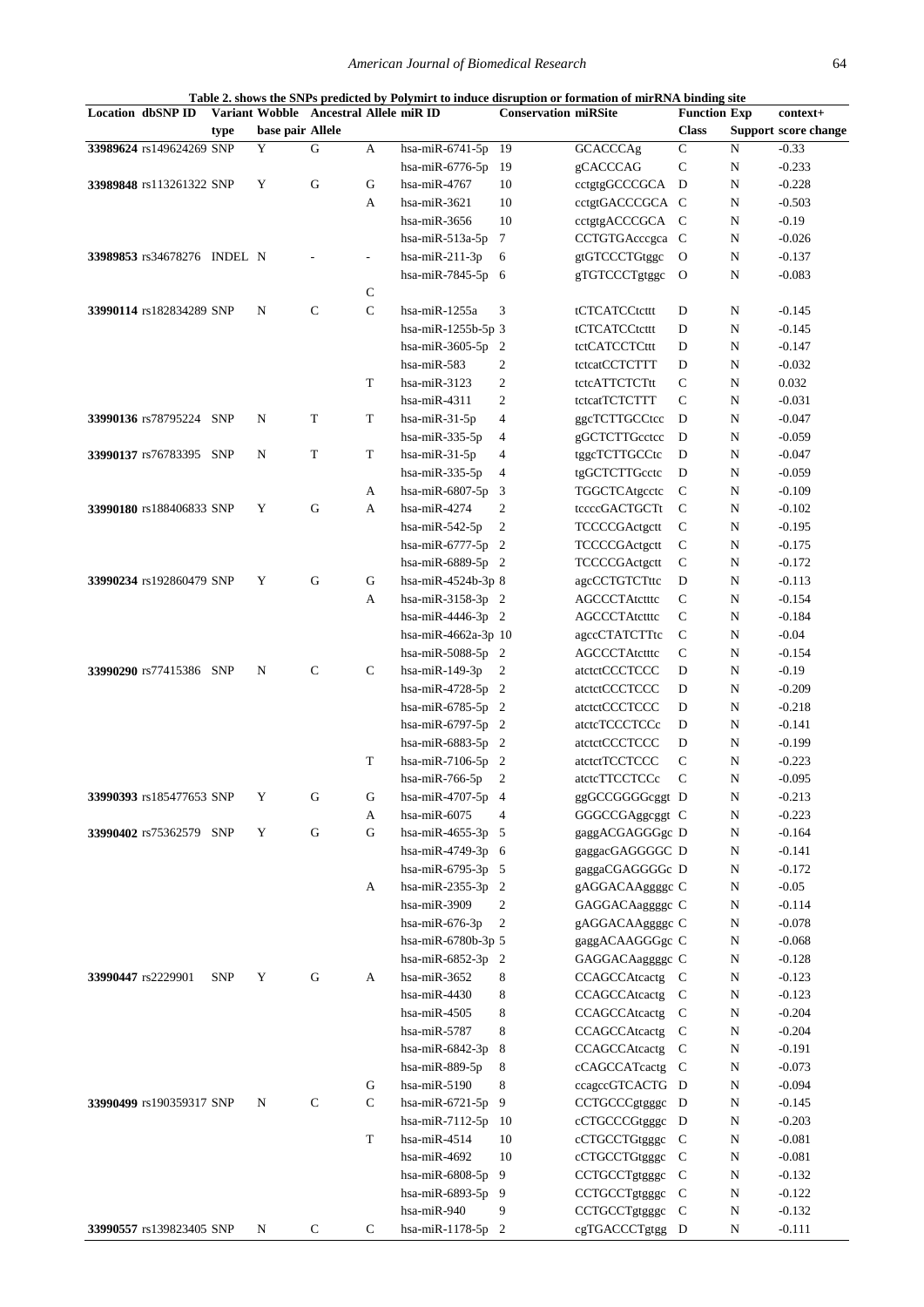<span id="page-4-0"></span>

**Figure 5.** shows change in the amino acids in positions 73 7 from valine into a methionine

<span id="page-4-1"></span>

Figure 6. change in the amino acid in position 454 from arginine into histidine



**Figure 7.** shows functional interaction between GRM4 and its related genes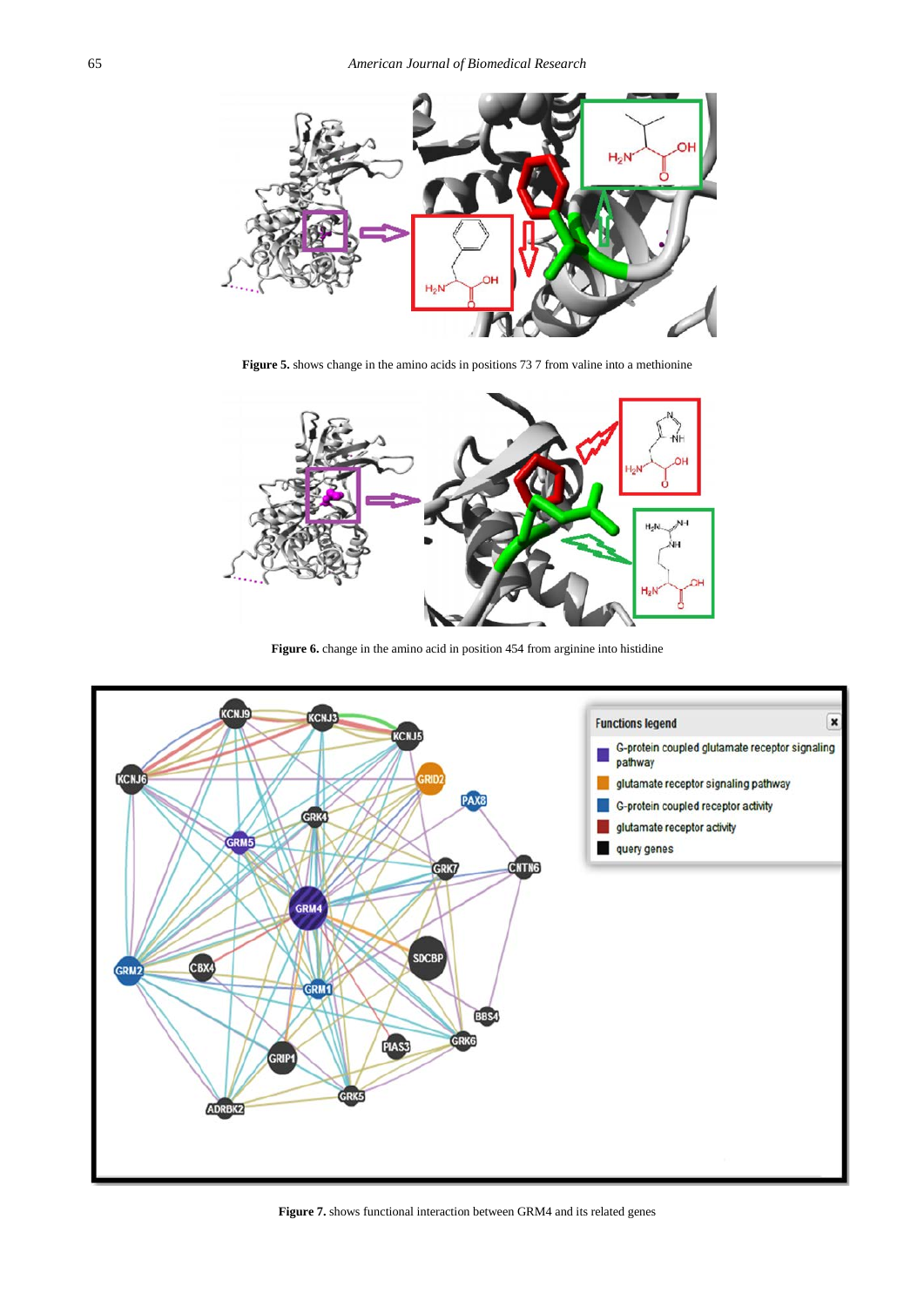<span id="page-5-0"></span>

| Gene symbol       | <b>Description</b>                                           | Co-expression | shared domain |
|-------------------|--------------------------------------------------------------|---------------|---------------|
| GRID <sub>2</sub> | glutamate receptor, ionotropic, delta 2                      | yes           | yes           |
| BBS4              | Bardet-Biedl syndrome 4                                      | yes           | no            |
| PAX8              | paired box 8                                                 | yes           | no            |
| CNTN <sub>6</sub> | contactin 6                                                  | yes           | no            |
| GRM2              | glutamate receptor, metabotropic 2                           | yes           | yes           |
| GRM5              | glutamate receptor, metabotropic 5                           | yes           | yes           |
| GRM1              | glutamate receptor, metabotropic 1                           | yes           | yes           |
| GRK6              | G protein-coupled receptor kinase 6                          | yes           | yes           |
| KCNJ6             | potassium inwardly-rectifying channel, subfamily J, member 6 | yes           | no            |
| KCNJ9             | potassium inwardly-rectifying channel, subfamily J, member 9 | yes           | no            |
| KCNJ5             | potassium inwardly-rectifying channel, subfamily J, member 5 | yes           | no            |
| CNTN <sub>6</sub> | potassium inwardly-rectifying channel, subfamily J, member 6 | no            | no            |
| GRID <sub>2</sub> | glutamate receptor, ionotropic, delta 2                      | no            | no            |
| KCNJ9             | potassium inwardly-rectifying channel, subfamily J, member 9 | no            | no            |
| KCNJ3             | potassium inwardly-rectifying channel, subfamily J, member 3 | no            | no            |
| GRK7              | G protein-coupled receptor kinase 7                          | no            | yes           |
| ADRBK2            | adrenergic, beta, receptor kinase 2                          | no            | yes           |
| GRK5              | G protein-coupled receptor kinase 5                          | no            | yes           |
| GRK4              | G protein-coupled receptor kinase 4                          | no            | yes           |
| CBX4              | chromobox homolog 4                                          | no            | no            |
| PIAS <sub>3</sub> | protein inhibitor of activated STAT, 3                       | no            | no            |
| <b>SDCBP</b>      | syndecan binding protein (syntenin)                          | no            | yes           |
| GRIP1             | glutamate receptor interacting protein 1                     | no            | yes           |

**Table 3. shows the genes co-expressed and share a domain with GRM4** 

|  |  | Table 4. shows the GRM4 functions and its appearance in network and genome |  |
|--|--|----------------------------------------------------------------------------|--|
|  |  |                                                                            |  |

| Feature                                                | <b>FDR</b> | Genes in network | Genes in genome |
|--------------------------------------------------------|------------|------------------|-----------------|
| glutamate receptor activity                            | 2.69E-07   |                  | 20              |
| inward rectifier potassium channel activity            | 4.82E-03   |                  | 15              |
| G-protein coupled receptor activity                    | 2.16E-02   |                  | 222             |
| voltage-gated potassium channel complex                | 3.18E-02   | 3                | 39              |
| potassium channel complex                              | 3.18E-02   | 3                | 39              |
| ion channel complex                                    | 3.18E-02   | 4                | 121             |
| transmembrane transporter complex                      | 3.33E-02   | 4                | 134             |
| glutamate receptor signaling pathway                   | 5.71E-02   | 3                | 52              |
| G-protein coupled glutamate receptor signaling pathway | 9.31E-02   |                  | 10              |
| potassium ion transmembrane transport                  | 9.31E-02   | 3                | 68              |
| cellular potassium ion transport                       | 9.31E-02   | 3                | 68              |

FDR: False discovery rate is greater than or equal to the probability that this is a false positive.

# **5. Discussion**

## **5.1. Investigating the Desired Gene Using dbSNP/NCBI:**

GRM4 gene was investigated in dbSNP/NCBI (http://www.ncbi.nlm.nih.gov/snp). This gene containing a total of 29854 SNPs, 8561 SNPs of them found on Homo sapiens; of which 313 were missense, 192 synonymous, 3 nonsense, 7 frame shift and 289 were in the non-coding region (3'un-translated region) and the rest of the SNPs lies at 5'UTR and in the introns.

# **5.2. Predicting Damaging Amino Acid Substitutions Using SIFT (v5.1) and Prediction of Functional Modification Using Polyphen-2 (Polymorphism Phenotyping v2)**

Only SNPs that are found on the coding region and 3'UTR SNPs were selected for computational analysis. SNPs lies on coding region are Predicted by SIFT and Polyphen: Predictions of deleterious nsSNPs was performed by SIFT and Polyphen software; only 225 were predicted to be deleterious by sift. While 168 were predicted to be damaging by both servers. First, we submitted batch nsSNPs (rs SNPs) to SIFT server; then the resultant damaging nsSNPs were submitted to Polyphen as query sequences in FASTA Format, it traced 142 probably damaging nsSNPs, the other 25 nsSNPs were scored as possibly damaging are reported in [Table 1.](#page-2-0)

## **5.3. Prediction of Change in Stability due to Mutation Used I-Mutant 2.0 Server**

I mutant 2.0 (http://folding.biofold.org/i-mutant/imutant2.0.html) results demonstrated that protein stability with related free energy had changed due to mutation. The nine mutations (P $\rightarrow$ L, R $\rightarrow$ C, R $\rightarrow$ H, R $\rightarrow$ S, A $\rightarrow$ P, A $\rightarrow$ T, V→M, D→H, R→C) in GRM4 gene decrease effective stability of the protein, five of them with PSIC SD equal 1 and TOLERANCE INDEX rang ( $0 - 0.001$ ) listed in [Table 1,](#page-2-0) but the mutation  $(S \rightarrow L)$ , increases effect stability. [\(Table 6\)](#page-12-0).

For modeling by project hope we choose SNPs with **PSIC SD** equal 1 and **TOLERANCE INDEX** rang ( 0 – 0.001) chosen SNPs are listed in the [Table 1.](#page-2-0)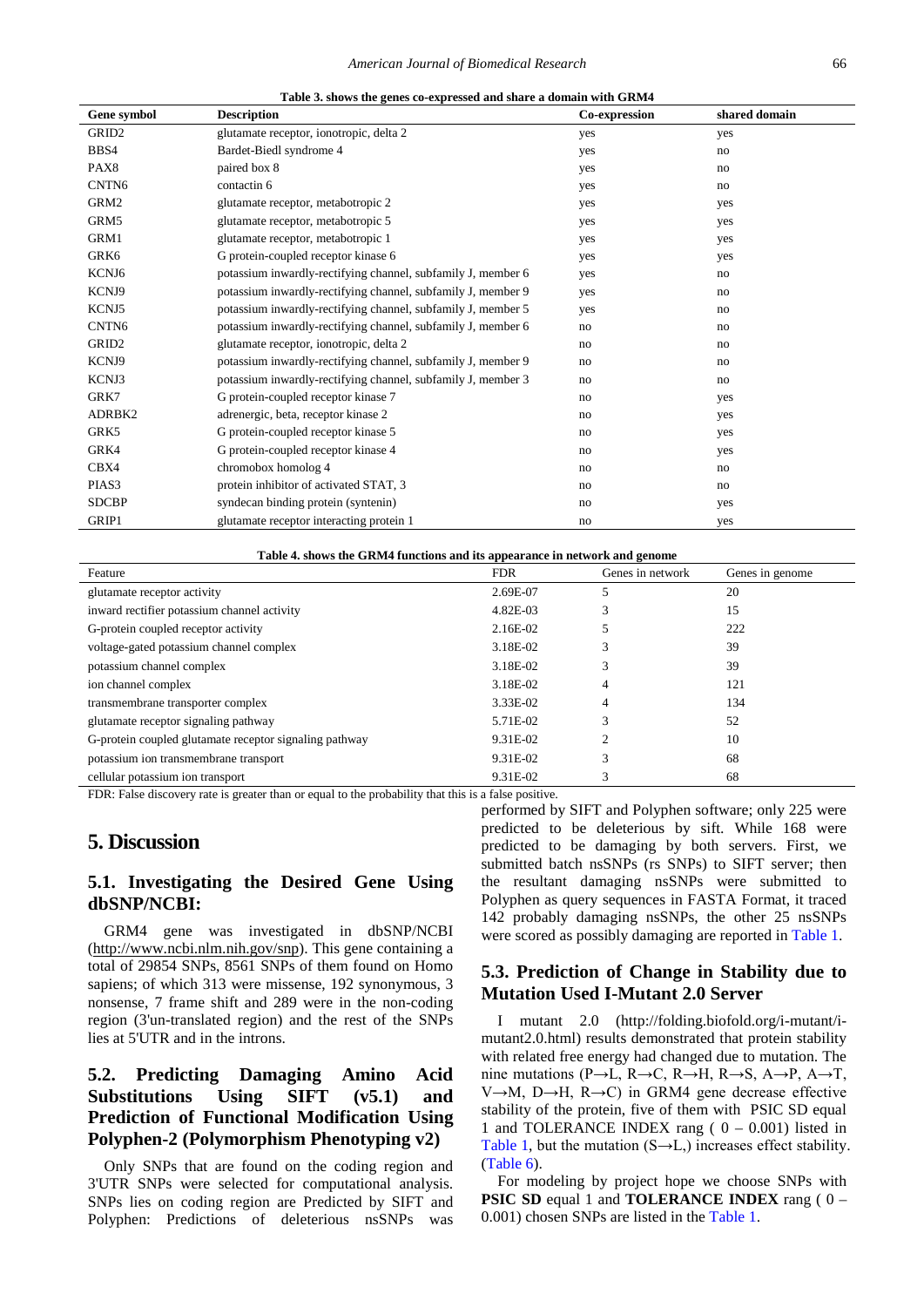#### **5.4. Association of nsSNPs to Disease**

PHD-snp software was used to predict if the SNP is disease- related (disease) or neutral polymorphism. We found that only SNP in position 334 R  $\rightarrow$  C was predicted to be neutral polymorphism. All other SNP V737M, P680L, P849L, P733L, P709L, R507H, R623H, R483H, R490H, R454H, V144F, V73F were predicted to be disease related. [\(Table 1\)](#page-2-0)

#### **5.5. Prediction of SNPS at the 3UTR Region**

58 functional SNPs was predicted, among the 58 SNPs, 23 allele disrupted a conserved miRNA site and 35 derived allele created a new site of miRNA. RS188406833 and RS192860479 SNPs contained (C) allele had 4 miRSite as target binding site can be disrupts a conserved miRNA. RS77415386 SNP contained (D) allele had 6 miRSite as derived allele that disrupts a conserved miRNA site.

The table below demonstrates the SNPs predicted by Polymirt to induce disruption or formation of mirRNA binding site. [\(Table 2\)](#page-3-0)

#### **5.6. Protein Modeling using Project Hope:**

Project Hope (http://www.cmbi.ru.nl/hope/input) revealed the 3D structure for the truncated proteins with its new candidates; in addition, it described the reaction and physiochemical properties of these candidates. Here we present the results upon each candidate and discus the conformational variations and interactions with the neighboring amino acids:

C/A mutation (rs139236496) caused mutation of a valine into a phenylalanine at position 144. The wild-type and mutant amino acids differ in size. The mutant residue is bigger, this might lead to bumps. [\(Figure 1\)](#page-1-0)

G/A mutation (rs199744441) caused mutation of a proline into a leucine at position 680, 733, 709 and 849. The wild-type and mutant amino acids differ in size. The mutant residue is bigger, this might lead to bumps. Prolines are known to have a very rigid structure, sometimes forcing the backbone in a specific conformation. Possibly, the mutation changes a proline with such a function into another residue, thereby disturbing the local structure. [\(Figure 2\)](#page-2-1)

C/T mutation (rs149277708) caused mutation of arginine into a histidine at position 507, 623, 438, 490 and 454. There is a difference in charge between the wild-type and mutant amino acid. The charge of the wild-type residue is lost by this mutation. This can cause loss of interactions with other molecules. The wild-type and mutant amino acids differ in size. The mutant residue is smaller than the wild-type residue. This will cause a possible loss of external interactions. [\(Figure 3\)](#page-2-2)

G/A mutation (rs139236496) caused mutation of arginine into a cysteine at position 334. There is a difference in charge between the wild-type and mutant amino acid. The charge of the wild-type residue is lost by this mutation. This can cause loss of interactions with other molecules. The wild-type and mutant amino acids differ in size. The mutant residue is smaller than the wildtype residue. This will cause a possible loss of external interactions. The hydrophobicity of the wild-type and mutant residue differs. [\(Figure 4\)](#page-2-3)

C/T mutation (rs184636998) caused mutation of a valine into a methionine at position 737. The wild-type and mutant amino acids differ in size. The mutant residue is bigger than the wild-type residue. The residue is located on the surface of the protein; mutation of this residue can disturb interactions with other molecules or other parts of the protein. [\(Figure 5\)](#page-4-0)

C/A mutation (rs144660534) cased mutation of arginine into a histidine at position 454. There is a difference in charge between the wild-type and mutant amino acid. The charge of the wild-type residue is lost by this mutation. This can cause loss of interactions with other molecules. The wild-type and mutant amino acids differ in size. The mutant residue is smaller than the wild-type residue. This will cause a possible loss of external interactions. [\(Figure 6\)](#page-4-1)

## **5.7. Functions and Interaction of GRM4 with Functional Similar Gene**

It was predicted that GRM4 gene shares the same protein domain with 11 genes (SDCBP, GRIP1, GRK7, ADRBK2, GRK5, GRK4, GRM2, GRM5, GRM1, GRK6 and GRID2). GRM4 gene is similar in its expression level with many genes most of them are glutamate receptors. [\(Table 3\)](#page-5-0)

# **6. Conclusions**

GRM4 SNPs were analyzed using bioinformatics prediction tools to check the effect of the mutation on the protein structure and function. Five SNPs were detected to be highly damaging in coding region while three SNPs were detected to be deleterious in 3'un-translated region.

## **Acknowledgements**

First of all, we would like to express my special thanks to Allah who gave us the strength and patient to accomplish this work.

I would like also to express my appreciation and thanks to Dr. Mohamed Ahmed Salih the head department of biotechnology, Biotechnology Park, Africa city of technology who supported us with valuable help and encouragement throughout the period of this study.

# **References**

- <span id="page-6-4"></span>[1] Bao L, Zhou M, Wu L, Lu L, Goldowitz D, Williams RW, Cui Y. PolymiRTS Database: linking polymorphisms in microRNA target sites with complex traits. J Nucleic Acids Res (2007); 35: 1-4.
- <span id="page-6-3"></span>[2] Capriotti E., Calabrese R. and Casadio R.. Predicting the insurgence of human genetic disease associated to single point protein mutation with Support Vector Machines and evolutionary information.. *Bioinformatics.*2006 ; 22: 2729-2734.
- <span id="page-6-0"></span>[3] C.N. Pauline, H. Steven. SIFT: predicting amino acid changes that affect protein function. J Nucleic Acids Res (2003); 31: 3812-3814.
- <span id="page-6-2"></span>[4] E. Capriotti, P. Fariselli, R. Casadio. I-Mutant2.0: predicting stability changes upon mutation from the protein sequence or structure. J Nucleic Acid Res (2005); 33:306-310.
- <span id="page-6-5"></span>[5] Goddard TD1, Huang CC, Ferrin. TE Software extensions to UCSF chimera for interactive visualization of large molecular assemblies. J Structure (2005); 13(3):473-82.
- <span id="page-6-1"></span>[6] González-Pérez A1, López-Bigas N. Improving the assessment of the outcome of nonsynonymous SNVs with a consensus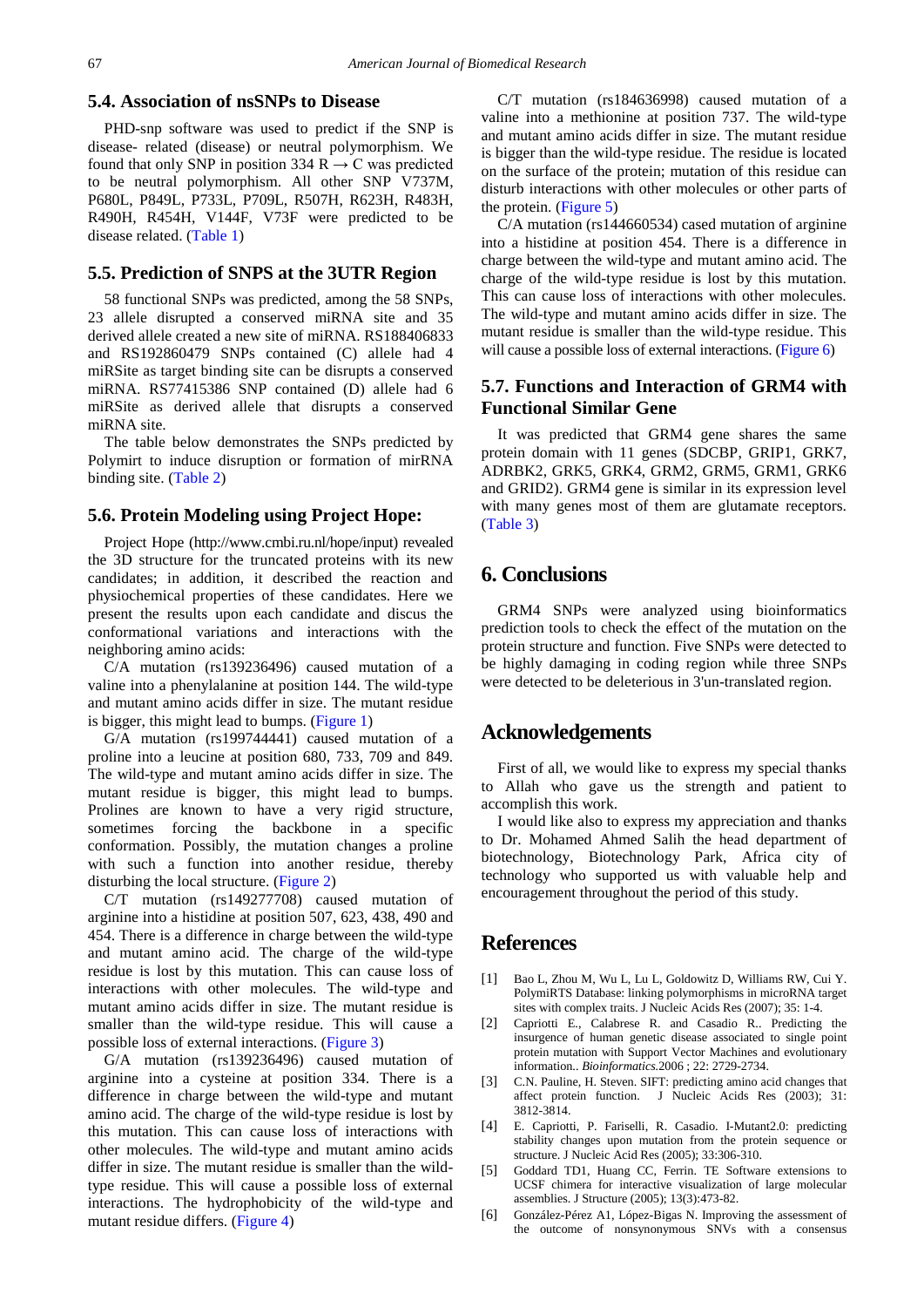deleteriousness score, Condel. J Am Hum Genet (2011); 88: 440- 449.

- <span id="page-7-2"></span>[7] http://www.ncbi.nlm.nih.gov/snp.
- <span id="page-7-0"></span>[8] http://www.ncbi.nlm.nih.gov/gene/2914.
- <span id="page-7-1"></span>[9] Makoff A, Lelchuk R, Oxer M, Harrington K, Emson P. Molecular characterization and localization of human metabotropic glutamate receptor type 4 .J Brain Research. Molecular Brain Research (1996); 37 (1-2): 239-48.
- <span id="page-7-3"></span>[10] Muhle H1, von Spiczak S, Gaus V, Kara S, Helbig I, Hampe J, Franke A, Weber Y, Lerche H, Kleefuss-Lie AA, Elger CE, Schreiber S, Stephani U, Sander T. Role of GRM4 in idiopathic generalized epilepsies analysed by genetic association and sequence analysis. J Epilepsy Res (2010);89(2-3):319-26.
- <span id="page-7-4"></span>[11] Venselaar, H., T. A. te Beek, R. K. Kuipers, M. L. Hekkelman and G. Vriend. Protein structure analysis of mutations causing inheritable diseases. An e-Science approach with life scientist friendly interfaces. J BMC bioinformatics (2010); 11(1): 548.
- <span id="page-7-5"></span>[12] Warde-Farley D1, Donaldson SL, Comes O, Zuberi K, Badrawi R, Chao P, Franz M, Grouios C, Kazi F, Lopes CT, Maitland A, Mostafavi S, Montojo J, Shao Q, Wright G, Bader GD, Morris Q. The GeneMANIA prediction server: biological network integration for gene prioritization and predicting gene function. J Nucleic Acids Res (2010); 38:214-20.
- [13] Wong CG1, Scherer SW, Snead OC 3rd, Hampson DR. Localization of the human mGluR4 gene within an epilepsy susceptibility locus. J Brain Res Mol Brain Res (2001); 19 (1): 109-16.
- [14] Wu S, Wright RA, Rockey PK, Burgett SG, Arnold JS, Rosteck PR, Johnson BG, Schoepp DD, Belagaje RM. Group III human metabotropic glutamate receptors 4, 7 and 8: molecular cloning, functional expression, and comparison of pharmacological properties in RGT cells. J Brain Research. Molecular Brain Research (1998); 53 (1-2): 88-97.

# **Appendix**

|                            |             |                                       |                                        |               | Table 5. list of nonsynonymous SNPs with SIFT and POLYPHEN results |              |                    |                     |
|----------------------------|-------------|---------------------------------------|----------------------------------------|---------------|--------------------------------------------------------------------|--------------|--------------------|---------------------|
| <b>GENE</b><br><b>NAME</b> | <b>SNP</b>  | CHROMOSOME<br>LOCATION/<br>COORDENATE | NUCLEOTIDE AMINO ACID<br><b>CHANGE</b> | <b>CHANGE</b> | POLYPHEN-2<br><b>RESULT</b>                                        | PSIC SD      | <b>SIFT RESULT</b> | TOLERANC<br>E INDEX |
| GRM4                       | rs146041340 | 6/33995965                            | G/A                                    | T734M         | PROBABLY<br><b>DAMAGING</b>                                        | 0.957        | <b>DELETERIOUS</b> | 0.017               |
|                            | rs146041340 | 6/33995965                            | G/A                                    | T705M         | POSSIBLY<br><b>DAMAGING</b>                                        | 0.598        | <b>DELETERIOUS</b> | 0.019               |
|                            | rs146041340 | 6/33995965                            | G/A                                    | T741M         | <b>POSSIBLY</b><br><b>DAMAGING</b>                                 | 0.791        | <b>DELETERIOUS</b> | 0.02                |
|                            | rs146041340 | 6/33995965                            | G/A                                    | T874M         | <b>POSSIBLY</b><br><b>DAMAGING</b>                                 | 0.874        | <b>DELETERIOUS</b> | 0.021               |
|                            | rs376715421 | 6/3399602                             | G/A                                    | <b>R740C</b>  | PROBABLY<br><b>DAMAGING</b>                                        | 0.997        | <b>DELETERIOUS</b> | 0.002               |
|                            | rs376715421 | 6/3399602                             | G/A                                    | R716C         | PROBABLY<br><b>DAMAGING</b>                                        | 0.999        | <b>DELETERIOUS</b> | 0.002               |
|                            | rs376715421 | 6/3399602                             | G/A                                    | <b>R856C</b>  | PROBABLY<br><b>DAMAGING</b>                                        | 0.997        | <b>DELETERIOUS</b> | 0.003               |
|                            | rs376715421 | 6/3399602                             | G/A                                    | R723C         | PROBABLY<br><b>DAMAGING</b>                                        | 0.989        | <b>DELETERIOUS</b> | 0.003               |
|                            | rs376715421 | 6/3399602                             | G/A                                    | R687C         | PROBABLY<br><b>DAMAGING</b>                                        | 0.972        | <b>DELETERIOUS</b> | 0.003               |
|                            | rs184636998 | 6/33996029                            | C/A                                    | V737L         | PROBABLY<br><b>DAMAGING</b>                                        | 0.993        | <b>DELETERIOUS</b> | 0.004               |
|                            | rs184636998 | 6/33996029                            | C/T                                    | V737M         | <b>PROBABLY</b><br><b>DAMAGING</b>                                 | 1            | <b>DELETERIOUS</b> | 0.001               |
|                            | rs184636998 | 6/33996029                            | C/T                                    | V853M         | PROBABLY<br><b>DAMAGING</b>                                        | 0.645        | <b>DELETERIOUS</b> | 0.001               |
|                            | rs184636998 | 6/33996029                            | C/T                                    | V713M         | PROBABLY<br><b>DAMAGING</b>                                        | 0.966        | <b>DELETERIOUS</b> | 0.001               |
|                            | rs184636998 | 6/33996029                            | C/T                                    | V720M         | PROBABLY<br><b>DAMAGING</b>                                        | 0.992        | <b>DELETERIOUS</b> | 0.001               |
|                            | rs184636998 | 6/33996029                            | C/T                                    | V684M         | <b>POSSIBLY</b><br><b>DAMAGING</b>                                 | 0.863        | <b>DELETERIOUS</b> | 0.001               |
|                            | rs199744441 | 6/3399604                             | G/A                                    | P849L         | PROBABLY<br><b>DAMAGING</b>                                        | $\mathbf{1}$ | <b>DELETERIOUS</b> | $\boldsymbol{0}$    |
|                            | rs199744441 | 6/3399604                             | G/A                                    | <b>P680L</b>  | PROBABLY<br><b>DAMAGING</b>                                        | $\mathbf{1}$ | <b>DELETERIOUS</b> | $\boldsymbol{0}$    |
|                            | rs199744441 | 6/3399604                             | G/A                                    | P733L         | PROBABLY<br><b>DAMAGING</b>                                        | $\mathbf{1}$ | <b>DELETERIOUS</b> | 0.001               |
|                            | rs199744441 | 6/3399604                             | G/A                                    | P709L         | PROBABLY<br><b>DAMAGING</b>                                        | $\mathbf{1}$ | <b>DELETERIOUS</b> | 0.001               |
|                            | rs199744441 | 6/3399604                             | G/A                                    | P716L         | PROBABLY<br><b>DAMAGING</b>                                        | $\mathbf{1}$ | <b>DELETERIOUS</b> | 0.002               |
|                            | rs373592485 | 6/33996094                            | G/A                                    | S691L         | PROBABLY<br><b>DAMAGING</b>                                        | 0.998        | <b>DELETERIOUS</b> | 0.004               |
|                            | rs373592485 | 6/33996094                            | G/A                                    | S831L         | PROBABLY<br><b>DAMAGING</b><br><b>PROBABLY</b>                     | 0.998        | <b>DELETERIOUS</b> | 0.007               |
|                            | rs370375147 | 6/34003455                            | G/A                                    | S671L         | <b>DAMAGING</b>                                                    | 0.999        | <b>DELETERIOUS</b> | 0.005               |
|                            | rs370375147 | 6/34003455                            | $\mathrm{G}/\mathrm{A}$                | S811L         | PROBABLY<br><b>DAMAGING</b>                                        | 0.992        | <b>DELETERIOUS</b> | 0.006               |
|                            | rs370375147 | 6/34003455                            | G/A                                    | S678L         | <b>POSSIBLY</b><br><b>DAMAGING</b><br><b>POSSIBLY</b>              | 0.880        | <b>DELETERIOUS</b> | 0.007               |
|                            | rs370375147 | 6/34003455                            | G/A                                    | S642L         | <b>DAMAGING</b>                                                    | 0.766        | <b>DELETERIOUS</b> | 0.007               |
|                            | rs375956059 | 6/34003836                            | $\rm C/T$                              | G568D         | <b>PROBABLY</b>                                                    | $\mathbf{1}$ | <b>DELETERIOUS</b> | 0.019               |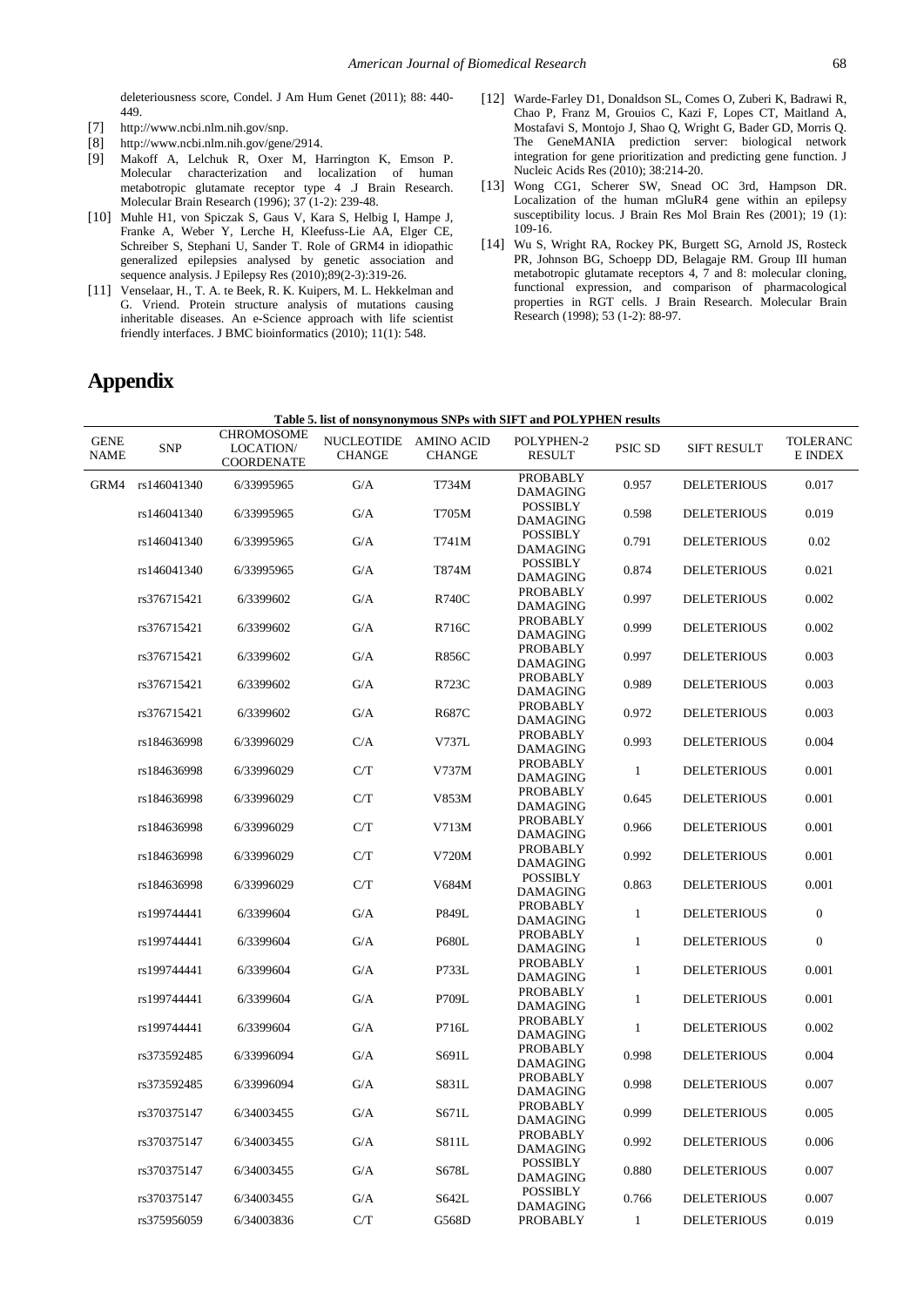|             |            |     |              | <b>DAMAGING</b>                    |              |                    |                |
|-------------|------------|-----|--------------|------------------------------------|--------------|--------------------|----------------|
| rs375956059 | 6/34003836 | C/T | G544D        | PROBABLY<br><b>DAMAGING</b>        | 1            | <b>DELETERIOUS</b> | 0.023          |
| rs375956059 | 6/34003836 | C/T | G551D        | PROBABLY<br><b>DAMAGING</b>        | 0.978        | <b>DELETERIOUS</b> | 0.023          |
| rs375956059 | 6/34003836 | C/T | G515D        | <b>PROBABLY</b><br><b>DAMAGING</b> | 0.851        | <b>DELETERIOUS</b> | 0.029          |
| rs375956059 | 6/34003836 | C/T | G684D        | <b>PROBABLY</b><br><b>DAMAGING</b> | 1            | <b>DELETERIOUS</b> | 0.03           |
| rs369988009 | 6/34003861 | G/A | R676C        | PROBABLY<br><b>DAMAGING</b>        | 1            | <b>DELETERIOUS</b> | 0.028          |
| rs369988009 | 6/34003861 | G/A | <b>R560C</b> | <b>PROBABLY</b><br><b>DAMAGING</b> | $\mathbf{1}$ | <b>DELETERIOUS</b> | 0.035          |
| rs369988009 | 6/34003861 | G/A | R543C        | <b>PROBABLY</b>                    | $\mathbf{1}$ | <b>DELETERIOUS</b> | 0.037          |
| rs369988009 | 6/34003861 | G/A | <b>R536C</b> | <b>DAMAGING</b><br><b>PROBABLY</b> | 1            | <b>DELETERIOUS</b> | 0.038          |
| rs369988009 | 6/34003861 | G/A | <b>R507C</b> | <b>DAMAGING</b><br>PROBABLY        | 1            | <b>DELETERIOUS</b> | 0.04           |
| rs368285953 | 6/34003896 | C/T | S548N        | <b>DAMAGING</b><br>PROBABLY        | 0.993        | <b>DELETERIOUS</b> | 0.041          |
| rs368285953 | 6/34003896 | C/T | S524N        | <b>DAMAGING</b><br>PROBABLY        | 0.996        | <b>DELETERIOUS</b> | 0.049          |
|             |            |     |              | <b>DAMAGING</b><br><b>PROBABLY</b> |              |                    |                |
| rs149277708 | 6/34004019 | C/T | <b>R507H</b> | <b>DAMAGING</b><br>PROBABLY        | 1            | <b>DELETERIOUS</b> | 0.001          |
| rs149277708 | 6/34004019 | C/T | R623H        | <b>DAMAGING</b><br>PROBABLY        | 1            | <b>DELETERIOUS</b> | 0.001          |
| rs149277708 | 6/34004019 | C/T | R483H        | <b>DAMAGING</b>                    | $\mathbf{1}$ | <b>DELETERIOUS</b> | 0.001          |
| rs149277708 | 634004019  | C/T | <b>R490H</b> | PROBABLY<br><b>DAMAGING</b>        | 1            | <b>DELETERIOUS</b> | 0.001          |
| rs149277708 | 6/34004019 | C/T | R454H        | PROBABLY<br><b>DAMAGING</b>        | $\mathbf{1}$ | <b>DELETERIOUS</b> | 0.001          |
| rs375967226 | 6/34004055 | C/T | R495H        | <b>PROBABLY</b><br><b>DAMAGING</b> | 1            | <b>DELETERIOUS</b> | 0.03           |
| rs375967226 | 6/34004055 | C/T | R471H        | PROBABLY<br><b>DAMAGING</b>        | 1            | <b>DELETERIOUS</b> | 0.047          |
| rs370298804 | 6/34004056 | G/T | R495S        | <b>PROBABLY</b><br><b>DAMAGING</b> | 0.999        | <b>DELETERIOUS</b> | 0.013          |
| rs370298804 | 6/34004056 | G/T | R471S        | PROBABLY<br><b>DAMAGING</b>        | 0.998        | <b>DELETERIOUS</b> | 0.019          |
| rs370298804 | 6/34004056 | G/T | R478S        | PROBABLY<br><b>DAMAGING</b>        | 0.994        | <b>DELETERIOUS</b> | 0.024          |
| rs370298804 | 6/34004056 | G/T | R611S        | <b>PROBABLY</b><br><b>DAMAGING</b> | 0.999        | <b>DELETERIOUS</b> | 0.041          |
| rs377004554 | 6/34004122 | C/T | V449M        | PROBABLY                           | 1            | <b>DELETERIOUS</b> | 0.003          |
| rs377004554 | 6/34004122 | C/T | V589M        | <b>DAMAGING</b><br>PROBABLY        | 1            | <b>DELETERIOUS</b> | 0.004          |
| rs377004554 | 6/34004122 | C/T | V456M        | <b>DAMAGING</b><br><b>POSSIBLY</b> | 0.892        | <b>DELETERIOUS</b> | 0.004          |
| rs377004554 | 6/34004122 | C/T | V420M        | <b>DAMAGING</b><br><b>POSSIBLY</b> | 0.892        | <b>DELETERIOUS</b> | 0.005          |
|             |            |     |              | DAMAGING<br><b>PROBABLY</b>        | 0.999        | <b>DELETERIOUS</b> | 0.007          |
| rs377004554 | 6/34004122 | C/T | V473M        | <b>DAMAGING</b><br>PROBABLY        |              |                    |                |
| rs201804932 | 6/34004325 | C/T | S405N        | DAMAGING<br><b>PROBABLY</b>        | 0.997        | <b>DELETERIOUS</b> | 0.001          |
| rs201804932 | 634004325  | C/T | S521N        | <b>DAMAGING</b><br>PROBABLY        | 0.999        | <b>DELETERIOUS</b> | 0.001          |
| rs201804932 | 6/34004325 | C/T | S381N        | DAMAGING                           | 0.996        | <b>DELETERIOUS</b> | 0.001          |
| rs201804932 | 6/34004325 | C/T | S388N        | <b>POSSIBLY</b><br>DAMAGING        | 0.832        | <b>DELETERIOUS</b> | 0.001          |
| rs201804932 | 6/34004325 | C/T | S352N        | <b>POSSIBLY</b><br>DAMAGING        | 0.932        | <b>DELETERIOUS</b> | 0.001          |
| rs369112240 | 6/34004374 | G/A | R365W        | PROBABLY<br><b>DAMAGING</b>        | 0.991        | <b>DELETERIOUS</b> | 0.015          |
| rs369112240 | 6/34004374 | G/A | R389W        | PROBABLY<br><b>DAMAGING</b>        | 0.996        | <b>DELETERIOUS</b> | 0.016          |
| rs369112240 | 6/34004374 | G/A | R372W        | PROBABLY<br><b>DAMAGING</b>        | 0.98         | <b>DELETERIOUS</b> | 0.016          |
| rs369112240 | 6/34004374 | G/A | <b>R505W</b> | PROBABLY<br><b>DAMAGING</b>        | 0.964        | <b>DELETERIOUS</b> | 0.017          |
| rs369112240 | 6/34004374 | G/A | <b>R336W</b> | <b>POSSIBLY</b><br>DAMAGING        | 0.951        | <b>DELETERIOUS</b> | 0.017          |
| rs188910868 | 6/34008014 | G/A | R367C        | PROBABLY<br><b>DAMAGING</b>        | 0.983        | <b>DELETERIOUS</b> | 0.049          |
| rs144660534 | 6/34008041 | G/A | R474C        | PROBABLY                           | 0.999        | <b>DELETERIOUS</b> | $\overline{0}$ |
| rs144660534 | 6/34008041 | G/A | <b>R358C</b> | DAMAGING<br>PROBABLY               | 0.999        | <b>DELETERIOUS</b> | 0.001          |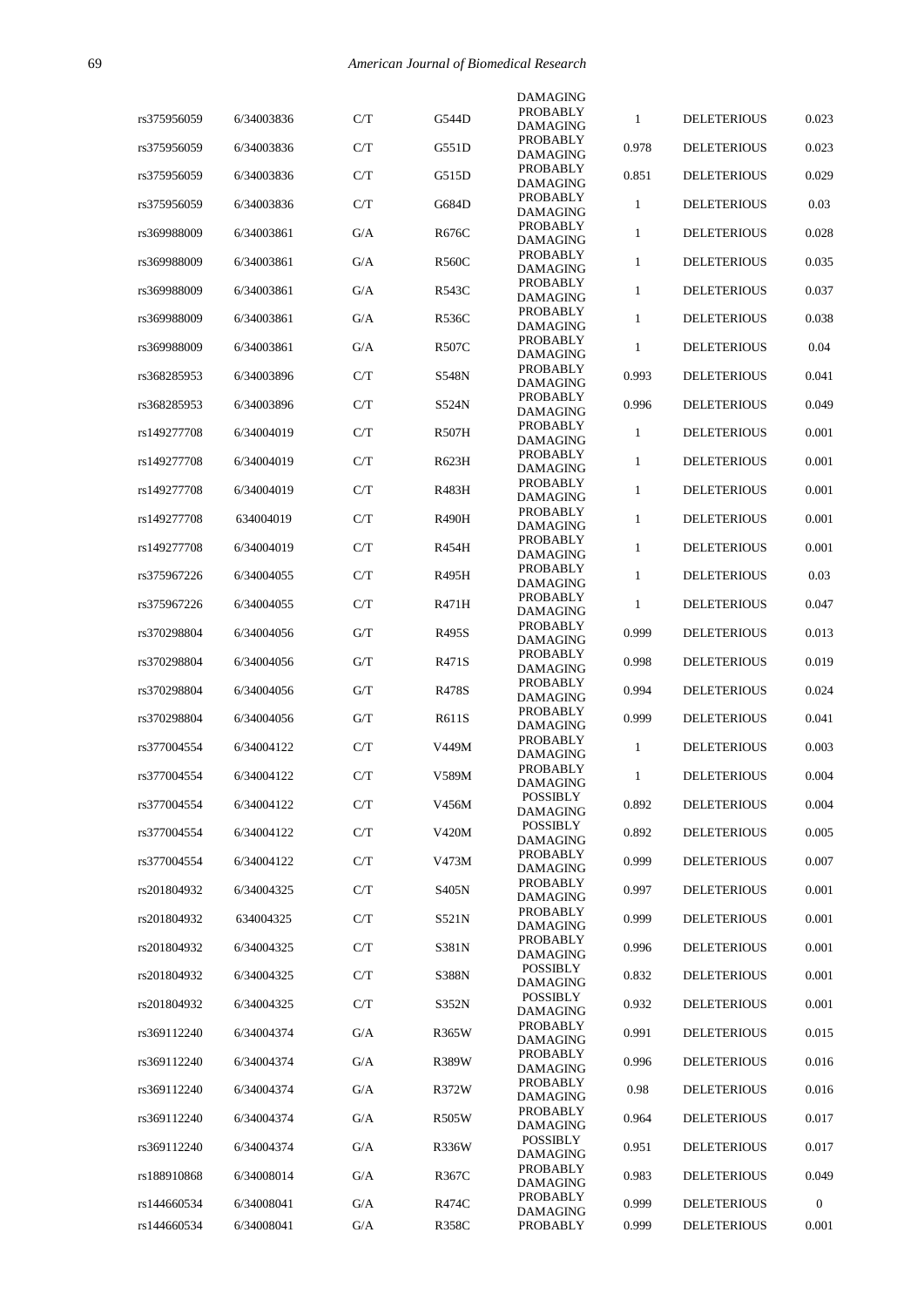|             |            |     |                    | <b>DAMAGING</b>                    |              |                    |       |
|-------------|------------|-----|--------------------|------------------------------------|--------------|--------------------|-------|
| rs144660534 | 6/34008041 | G/A | R334C              | PROBABLY<br>DAMAGING               | 1            | <b>DELETERIOUS</b> | 0.001 |
| rs144660534 | 6/34008041 | G/A | R341C              | <b>POSSIBLY</b>                    | 0.92         | <b>DELETERIOUS</b> | 0.001 |
| rs144660534 | 6/34008041 | G/A | R305C              | DAMAGING<br><b>POSSIBLY</b>        | 0.866        | <b>DELETERIOUS</b> | 0.001 |
|             |            |     |                    | <b>DAMAGING</b><br><b>PROBABLY</b> |              |                    |       |
| rs376872551 | 6/34008439 | C/G | A279P              | DAMAGING                           | 1            | <b>DELETERIOUS</b> | 0.002 |
| rs376872551 | 6/34008439 | C/G | A303P              | PROBABLY<br>DAMAGING               | 1            | <b>DELETERIOUS</b> | 0.003 |
| rs376872551 | 6/34008439 | C/G | A419P              | <b>PROBABLY</b><br>DAMAGING        | 1            | <b>DELETERIOUS</b> | 0.003 |
| rs376872551 | 6/34008439 | C/G | A286P              | <b>PROBABLY</b><br>DAMAGING        | 1            | <b>DELETERIOUS</b> | 0.003 |
| rs376872551 | 6/34008439 | C/G | A250P              | PROBABLY                           | 1            | <b>DELETERIOUS</b> | 0.003 |
| rs145098725 | 6/34008451 | C/T | A299T              | DAMAGING<br><b>PROBABLY</b>        | 0.992        | <b>DELETERIOUS</b> | 0.026 |
|             |            |     |                    | DAMAGING<br><b>PROBABLY</b>        |              |                    |       |
| rs145098725 | 6/34008451 | C/T | A275T              | DAMAGING<br>PROBABLY               | 0.997        | <b>DELETERIOUS</b> | 0.029 |
| rs145098725 | 6/34008451 | C/T | A282T              | DAMAGING                           | 0.999        | <b>DELETERIOUS</b> | 0.033 |
| rs145098725 | 6/34008451 | C/T | A415T              | <b>PROBABLY</b><br>DAMAGING        | 0.992        | <b>DELETERIOUS</b> | 0.034 |
| rs145098725 | 6/34008451 | C/T | A246T              | <b>PROBABLY</b><br><b>DAMAGING</b> | 0.999        | <b>DELETERIOUS</b> | 0.039 |
| rs137969888 | 6/34008457 | C/T | V297M              | <b>PROBABLY</b>                    | 1            | <b>DELETERIOUS</b> | 0.017 |
| rs137969888 | 6/34008457 | C/T | V280M              | DAMAGING<br><b>PROBABLY</b>        | $\mathbf{1}$ | <b>DELETERIOUS</b> | 0.021 |
|             |            |     |                    | <b>DAMAGING</b><br><b>PROBABLY</b> |              |                    |       |
| rs137969888 | 6/34008457 | C/T | V413M              | <b>DAMAGING</b><br><b>PROBABLY</b> | $\mathbf{1}$ | <b>DELETERIOUS</b> | 0.022 |
| rs137969888 | 6/34008457 | C/T | V273M              | DAMAGING                           | 1            | <b>DELETERIOUS</b> | 0.022 |
| rs137969888 | 6/34008457 | C/T | V244M              | <b>PROBABLY</b><br><b>DAMAGING</b> | 1            | <b>DELETERIOUS</b> | 0.023 |
| rs199952154 | 6/34008472 | A/G | F <sub>268</sub> L | <b>PROBABLY</b><br>DAMAGING        | 0.997        | <b>DELETERIOUS</b> | 0.002 |
| rs199952154 | 6/34008472 | A/G | F292L              | <b>PROBABLY</b><br>DAMAGING        | 0.992        | <b>DELETERIOUS</b> | 0.003 |
| rs199952154 | 6/34008472 | A/G | F275L              | <b>POSSIBLY</b>                    | 0.921        | <b>DELETERIOUS</b> | 0.003 |
| rs199952154 | 6/34008472 | A/G | <b>F408L</b>       | <b>DAMAGING</b><br>PROBABLY        | 0.999        | <b>DELETERIOUS</b> | 0.004 |
|             |            |     |                    | <b>DAMAGING</b><br><b>POSSIBLY</b> |              |                    |       |
| rs199952154 | 6/34008472 | A/G | F <sub>239</sub> L | DAMAGING<br>PROBABLY               | 0.692        | <b>DELETERIOUS</b> | 0.004 |
| rs200372182 | 634024456  | C/G | D345H              | <b>DAMAGING</b>                    | 0.988        | <b>DELETERIOUS</b> | 0.03  |
| rs200372182 | 6/34024456 | C/G | D205H              | <b>PROBABLY</b><br><b>DAMAGING</b> | $\mathbf{1}$ | <b>DELETERIOUS</b> | 0.034 |
| rs199793377 | 6/34029697 | A/G | <b>I213T</b>       | PROBABLY<br>DAMAGING               | 0.975        | <b>DELETERIOUS</b> | 0.008 |
| rs199793377 | 6/34029697 | A/G | I142T              | PROBABLY<br>DAMAGING               | 0.989        | <b>DELETERIOUS</b> | 0.008 |
| rs199793377 | 6/34029697 | A/G | I149T              | PROBABLY                           | 0.976        | <b>DELETERIOUS</b> | 0.01  |
| rs199793377 | 6/34029697 | A/G | I282T              | DAMAGING<br><b>PROBABLY</b>        | 0.98         | <b>DELETERIOUS</b> | 0.011 |
|             |            |     |                    | DAMAGING<br>PROBABLY               |              |                    |       |
| rs199793377 | 6/34029697 | A/G | I113T              | DAMAGING<br><b>POSSIBLY</b>        | 0.988        | <b>DELETERIOUS</b> | 0.017 |
| rs200915496 | 6/34029715 | G/A | S207L              | DAMAGING                           | 0.947        | <b>DELETERIOUS</b> | 0.007 |
| rs200915496 | 6/34029715 | G/A | S136L              | <b>POSSIBLY</b><br>DAMAGING        | 0.948        | <b>DELETERIOUS</b> | 0.009 |
| rs200915496 | 6/34029715 | G/A | S143L              | <b>POSSIBLY</b><br>DAMAGING        | 0.885        | <b>DELETERIOUS</b> | 0.011 |
| rs200915496 | 6/34029715 | G/A | S276L              | PROBABLY<br>DAMAGING               | 0.958        | <b>DELETERIOUS</b> | 0.013 |
| rs200915496 | 6/34029715 | G/A | S107L              | PROBABLY<br>DAMAGING               | 0.985        | <b>DELETERIOUS</b> | 0.014 |
| rs376441438 | 6/34029731 | G/A | R <sub>202</sub> C | PROBABLY                           | 1            | <b>DELETERIOUS</b> | 0.006 |
| rs376441438 | 6/34029731 | G/A | R131C              | DAMAGING<br>PROBABLY               | 1            | <b>DELETERIOUS</b> | 0.007 |
|             |            |     |                    | DAMAGING<br>PROBABLY               |              |                    |       |
| rs376441438 | 6/34029731 | G/A | R271C              | DAMAGING<br>PROBABLY               | 1            | <b>DELETERIOUS</b> | 0.01  |
| rs148055958 | 6/34029733 | C/T | R201H              | DAMAGING                           | 0.995        | <b>DELETERIOUS</b> | 0.041 |
| rs148055958 | 6/34029733 | C/T | R130H              | PROBABLY                           | 0.997        | <b>DELETERIOUS</b> | 0.048 |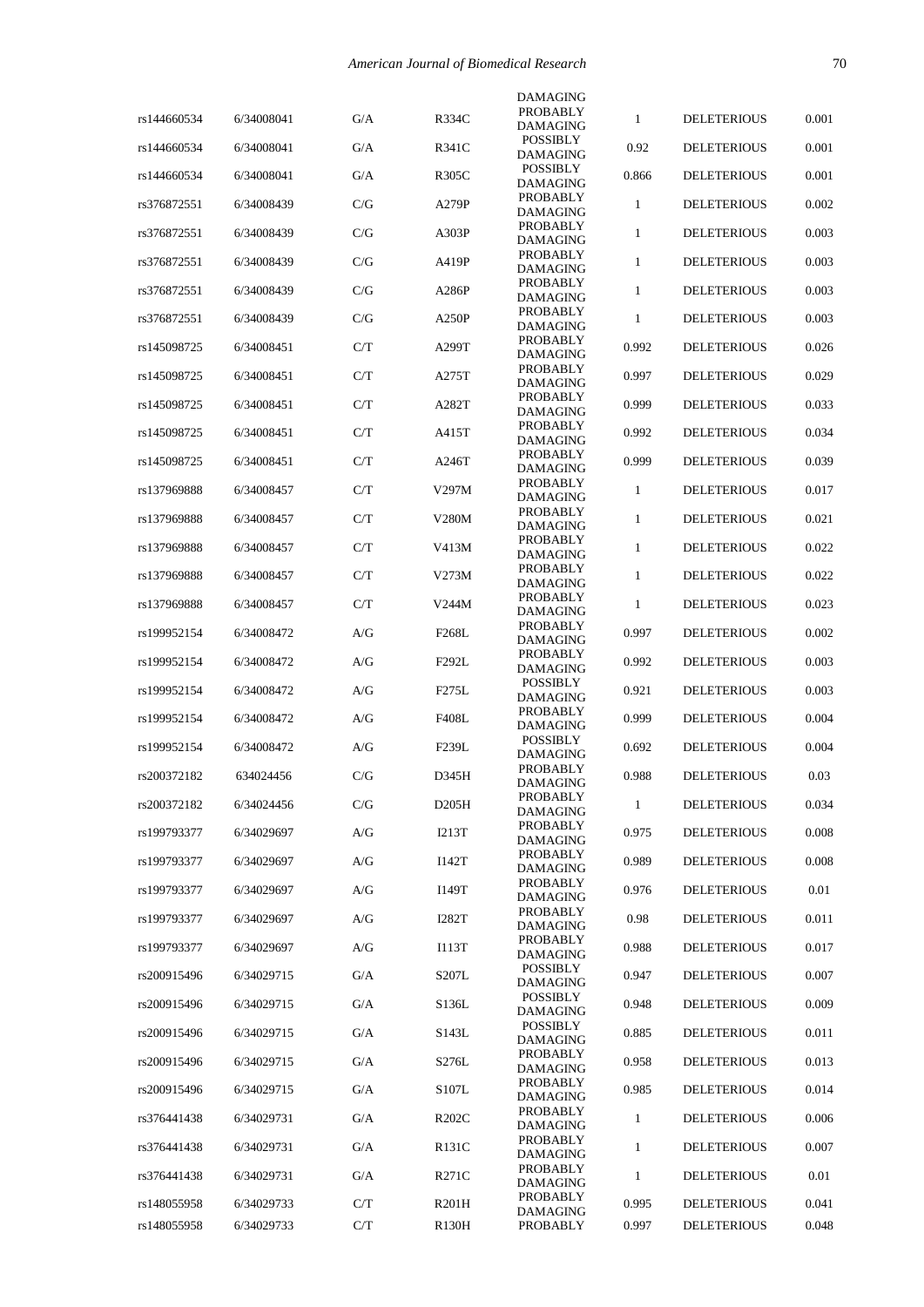|             |            |     |              | DAMAGING                           |              |                    |       |
|-------------|------------|-----|--------------|------------------------------------|--------------|--------------------|-------|
| rs147191760 | 6/34029784 | G/A | S184L        | PROBABLY<br>DAMAGING               | 0.991        | <b>DELETERIOUS</b> | 0.003 |
| rs147191760 | 6/34029784 | G/A | S253L        | <b>PROBABLY</b>                    | 0.996        | <b>DELETERIOUS</b> | 0.003 |
| rs147191760 | 6/34029784 | G/A | S113L        | DAMAGING<br>PROBABLY               | 0.993        | <b>DELETERIOUS</b> | 0.003 |
|             |            |     |              | DAMAGING<br><b>POSSIBLY</b>        |              |                    |       |
| rs147191760 | 6/34029784 | G/A | S120L        | DAMAGING                           | 0.931        | <b>DELETERIOUS</b> | 0.003 |
| rs147191760 | 6/34029784 | G/A | S84L         | <b>POSSIBLY</b><br><b>DAMAGING</b> | 0.812        | <b>DELETERIOUS</b> | 0.004 |
| rs144674222 | 6/340298   | C/T | V108M        | <b>PROBABLY</b><br>DAMAGING        | 0.985        | <b>DELETERIOUS</b> | 0.004 |
| rs144674222 | 6/340298   | C/T | V248M        | PROBABLY<br><b>DAMAGING</b>        | 0.988        | <b>DELETERIOUS</b> | 0.004 |
| rs144674222 | 6/340298   | C/T | V79M         | <b>PROBABLY</b>                    | 0.985        | <b>DELETERIOUS</b> | 0.005 |
| rs144674222 | 6/340298   | C/G | V179M        | DAMAGING<br><b>PROBABLY</b>        | 0.969        | <b>DELETERIOUS</b> | 0.006 |
|             |            |     |              | <b>DAMAGING</b><br>PROBABLY        |              |                    |       |
| rs375096027 | 6/340597   | C/G | E163D        | DAMAGING                           | 0.992        | <b>DELETERIOUS</b> | 0.005 |
| rs375096027 | 6/340597   | C/G | E99D         | <b>POSSIBLY</b><br><b>DAMAGING</b> | 0.788        | <b>DELETERIOUS</b> | 0.006 |
| rs375096027 | 6/340597   | C/G | E63D         | <b>POSSIBLY</b><br>DAMAGING        | 0.53         | <b>DELETERIOUS</b> | 0.007 |
| rs375096027 | 6/340597   | C/G | E232D        | <b>POSSIBLY</b><br>DAMAGING        | 0.863        | <b>DELETERIOUS</b> | 0.008 |
| rs139236496 | 6/34059759 | C/A | V144F        | <b>PROBABLY</b>                    | 1            | <b>DELETERIOUS</b> | 0.001 |
|             |            |     |              | DAMAGING<br><b>PROBABLY</b>        |              |                    |       |
| rs139236496 | 6/34059759 | C/A | V73F         | DAMAGING<br><b>PROBABLY</b>        | 1            | <b>DELETERIOUS</b> | 0.001 |
| rs139236496 | 6/34059759 | C/A | V213F        | DAMAGING                           | 1            | <b>DELETERIOUS</b> | 0.002 |
| rs139236496 | 6/34059759 | C/A | V80F         | PROBABLY<br>DAMAGING               | 0.998        | <b>DELETERIOUS</b> | 0.002 |
| rs139236496 | 6/34059759 | C/A | V44F         | PROBABLY<br>DAMAGING               | 0.999        | <b>DELETERIOUS</b> | 0.002 |
| rs368047897 | 6/34059819 | C/T | D124N        | <b>PROBABLY</b>                    | 0.999        | <b>DELETERIOUS</b> | 0.023 |
| rs368047897 | 6/34059819 | C/T | D53N         | DAMAGING<br>PROBABLY               | 0.999        | <b>DELETERIOUS</b> | 0.026 |
|             |            |     |              | DAMAGING<br>PROBABLY               |              |                    |       |
| rs368047897 | 6/34059819 | C/T | D60N         | <b>DAMAGING</b><br><b>PROBABLY</b> | 0.755        | <b>DELETERIOUS</b> | 0.026 |
| rs368047897 | 6/34059819 | C/T | D24N         | DAMAGING                           | 0.865        | <b>DELETERIOUS</b> | 0.029 |
| rs368047897 | 6/34059819 | C/T | D193N        | PROBABLY<br>DAMAGING               | 0.999        | <b>DELETERIOUS</b> | 0.034 |
| rs375789000 | 6/34100765 | C/T | <b>R170H</b> | PROBABLY<br><b>DAMAGING</b>        | 0.999        | <b>DELETERIOUS</b> | 0.003 |
| rs452752    | 6/34100769 | G/A | L169F        | PROBABLY                           | 0.999        | <b>DELETERIOUS</b> | 0.002 |
| rs367998394 | 6/34100964 | G/A | R104C        | <b>DAMAGING</b><br>PROBABLY        | $\mathbf{1}$ | <b>DELETERIOUS</b> | 0.006 |
|             |            |     |              | DAMAGING<br>PROBABLY               |              |                    |       |
| rs371898377 | 6/34100967 | C/T | A103T        | DAMAGING                           | 0.971        | <b>DELETERIOUS</b> | 0.027 |
| rs146834171 | 6/34101101 | T/C | <b>H58R</b>  | PROBABLY<br>DAMAGING               | 0.981        | <b>DELETERIOUS</b> | 0.002 |
| rs146041340 | 6.3399597  | G/A | T758M        | <b>POSIBBLY</b><br><b>DAMAGING</b> | 0.874        | <b>DELETERIOUS</b> | 0.014 |
| rs146041340 | 6.3399597  | G/A | T741M        | <b>POSIBBLY</b><br>DAMAGING        | 0.791        | <b>DELETERIOUS</b> | 0.02  |
| rs184636998 | 6.3399603  | C/A | V720L        | <b>BENIGN</b>                      | 0.029        | <b>DELETERIOUS</b> | 0.005 |
| rs184636998 | 6.3399603  | C/T | V720M        | PROBABLY<br>DAMAGING               | 0.992        | <b>DELETERIOUS</b> | 0.001 |
| rs139612028 | 6.3399608  | T/C | M703V        | <b>BENIGN</b><br><b>POSIBBLY</b>   | 0.036        | <b>DELETERIOUS</b> | 0.046 |
| rs373592485 | 6.3399609  | G/A | S715L        | DAMAGING                           | 0.95         | <b>DELETERIOUS</b> | 0.004 |
| rs373592485 | 6.3399609  | G/A | S662L        | <b>BENIGN</b><br>PROBABLY          | 0.381        | <b>DELETERIOUS</b> | 0.008 |
| rs370375147 | 6.3400346  | G/A | S695L        | DAMAGING                           | 0.996        | <b>DELETERIOUS</b> | 0.004 |
| rs370375147 | 6.3400346  | G/A | S678L        | <b>POSIBBLY</b><br>DAMAGING        | 0.880        | <b>DELETERIOUS</b> | 0.007 |
| rs369988009 | 6.3400386  | G/A | R543C        | PROBABLY<br>DAMAGING               | $\mathbf{1}$ | <b>DELETERIOUS</b> | 0.037 |
| rs149277708 | 6.3400402  | C/T | <b>R490H</b> | PROBABLY                           | 1            | <b>DELETERIOUS</b> | 0.001 |
| rs370298804 | 6.3400406  | G/T | R442S        | DAMAGING<br>PROBABLY               | 0.983        | <b>DELETERIOUS</b> | 0.034 |
|             |            |     |              | DAMAGING<br><b>POSIBBLY</b>        |              |                    |       |
| rs377004554 | 6.3400412  | C/T | V456M        | DAMAGING                           | 0.892        | <b>DELETERIOUS</b> | 0.004 |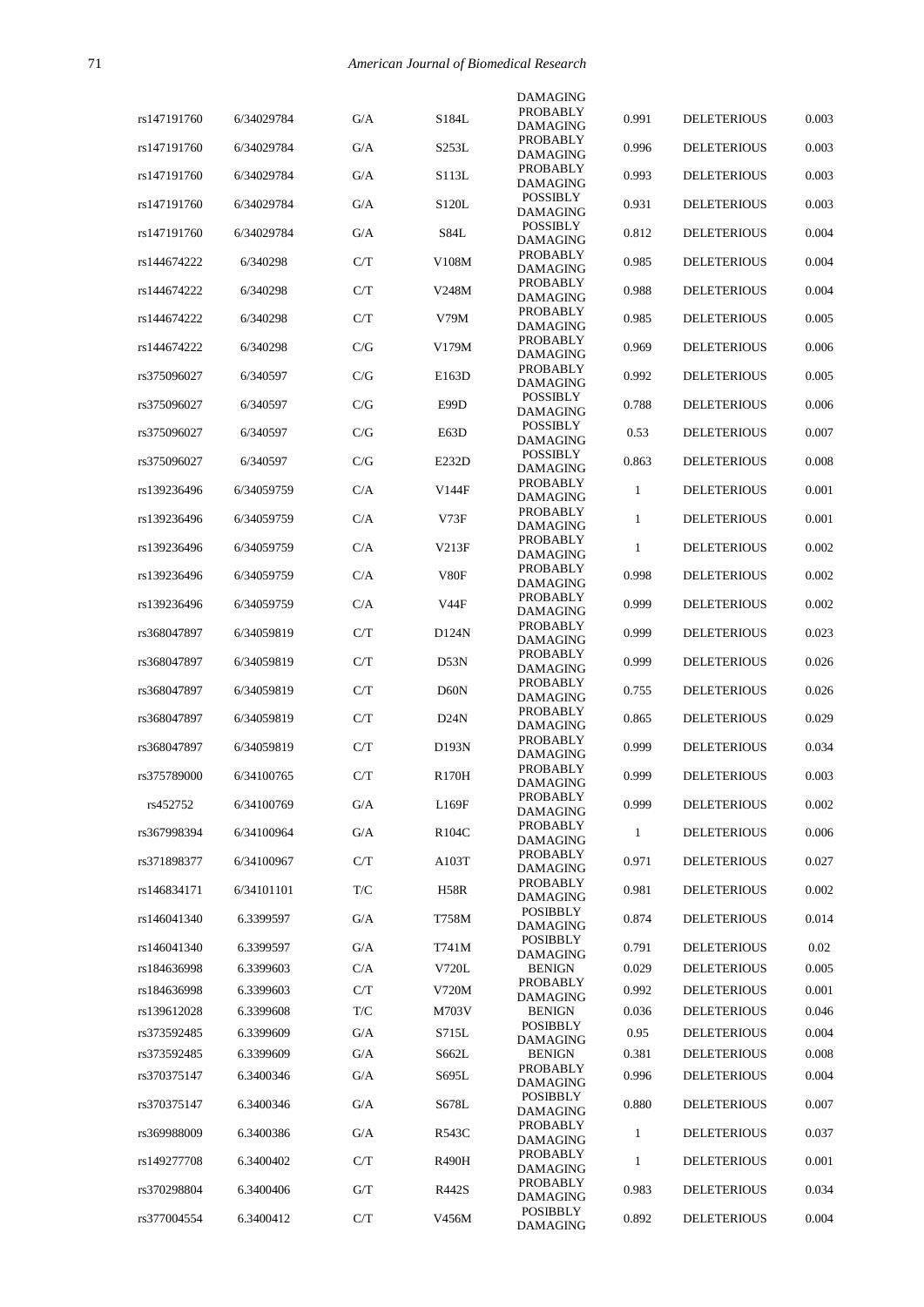|                     | rs137969888                | 6.3400846                                           | C/T                                | V280M                              | PROBABLY<br><b>DAMAGING</b>        | 1                     | <b>DELETERIOUS</b>                       | 0.021                      |
|---------------------|----------------------------|-----------------------------------------------------|------------------------------------|------------------------------------|------------------------------------|-----------------------|------------------------------------------|----------------------------|
|                     | rs200372182<br>rs200372182 | 6.3402446<br>6.3402446                              | C/G<br>C/G                         | D37H<br>D212H                      | <b>ERROR</b><br><b>BENIGN</b>      | <b>ERROR</b><br>0.187 | <b>DELETERIOUS</b><br><b>DELETERIOUS</b> | 0.002<br>0.033             |
|                     | rs200915496                | 6.3402972                                           | G/A                                | S143L                              | <b>POSIBBLY</b><br><b>DAMAGING</b> | 0.885                 | <b>DELETERIOUS</b>                       | 0.011                      |
|                     | rs376441438                | 6.3402973                                           | G/A                                | R138C                              | <b>BENIGN</b>                      | 0.411                 | <b>DELETERIOUS</b>                       | 0.008                      |
|                     | rs147191760                | 6.3402978                                           | G/A                                | S120L                              | <b>POSIBBLY</b><br><b>DAMAGING</b> | 0.931                 | <b>DELETERIOUS</b>                       | 0.003                      |
|                     | rs140826793                | 6.3402979                                           | C/A                                | A118S                              | <b>BENIGN</b>                      | 0.12                  | <b>DELETERIOUS</b>                       | 0.029                      |
|                     | rs144674222                | 6.340298                                            | C/T                                | V115M                              | PROBABLY<br><b>DAMAGING</b>        | 0.984                 | <b>DELETERIOUS</b>                       | 0.005                      |
|                     | rs139236496                | 6.3405976                                           | C/T                                | V80F                               | <b>PROBABLY</b><br><b>DAMAGING</b> | 0.996                 | <b>DELETERIOUS</b>                       | 0.002                      |
| <b>GENE</b><br>NAME | <b>SNP</b>                 | <b>CHROMOSOME</b><br>LOCATION/<br><b>COORDENATE</b> | <b>NUCLEOTIDE</b><br><b>CHANGE</b> | <b>AMINO ACID</b><br><b>CHANGE</b> | POLYPHEN-2<br><b>RESULT</b>        | PSIC SD               | <b>SIFT RESULT</b>                       | <b>TOLERANC</b><br>E INDEX |
| GRM4                | rs146041340                | 6/33995965                                          | G/A                                | T734M                              | <b>PROBABLY</b><br><b>DAMAGING</b> | 0.957                 | <b>DELETERIOUS</b>                       | 0.017                      |
|                     | rs146041340                | 6/33995965                                          | G/A                                | T705M                              | <b>POSSIBLY</b><br><b>DAMAGING</b> | 0.598                 | <b>DELETERIOUS</b>                       | 0.019                      |
|                     | rs146041340                | 6/33995965                                          | G/A                                | T741M                              | <b>POSSIBLY</b><br><b>DAMAGING</b> | 0.791                 | <b>DELETERIOUS</b>                       | 0.02                       |
|                     | rs146041340                | 6/33995965                                          | G/A                                | T874M                              | <b>POSSIBLY</b><br><b>DAMAGING</b> | 0.874                 | <b>DELETERIOUS</b>                       | 0.021                      |
|                     | rs376715421                | 6/3399602                                           | G/A                                | <b>R740C</b>                       | PROBABLY<br><b>DAMAGING</b>        | 0.997                 | <b>DELETERIOUS</b>                       | 0.002                      |
|                     | rs376715421                | 6/3399602                                           | G/A                                | R716C                              | <b>PROBABLY</b><br><b>DAMAGING</b> | 0.999                 | <b>DELETERIOUS</b>                       | 0.002                      |
|                     | rs376715421                | 6/3399602                                           | G/A                                | <b>R856C</b>                       | PROBABLY<br><b>DAMAGING</b>        | 0.997                 | <b>DELETERIOUS</b>                       | 0.003                      |
|                     | rs376715421                | 6/3399602                                           | G/A                                | R723C                              | PROBABLY<br><b>DAMAGING</b>        | 0.989                 | <b>DELETERIOUS</b>                       | 0.003                      |
|                     | rs376715421                | 6/3399602                                           | G/A                                | R687C                              | <b>PROBABLY</b><br><b>DAMAGING</b> | 0.972                 | <b>DELETERIOUS</b>                       | 0.003                      |
|                     | rs184636998                | 6/33996029                                          | C/A                                | V737L                              | PROBABLY<br><b>DAMAGING</b>        | 0.993                 | <b>DELETERIOUS</b>                       | 0.004                      |
|                     | rs184636998                | 6/33996029                                          | C/T                                | V737M                              | <b>PROBABLY</b><br><b>DAMAGING</b> | 1                     | <b>DELETERIOUS</b>                       | 0.001                      |
|                     | rs184636998                | 6/33996029                                          | C/T                                | V853M                              | PROBABLY<br><b>DAMAGING</b>        | 0.645                 | <b>DELETERIOUS</b>                       | 0.001                      |
|                     | rs184636998                | 6/33996029                                          | C/T                                | V713M                              | PROBABLY<br><b>DAMAGING</b>        | 0.966                 | <b>DELETERIOUS</b>                       | 0.001                      |
|                     | rs184636998                | 6/33996029                                          | C/T                                | V720M                              | PROBABLY<br><b>DAMAGING</b>        | 0.992                 | <b>DELETERIOUS</b>                       | 0.001                      |
|                     | rs184636998                | 6/33996029                                          | C/T                                | V684M                              | <b>POSSIBLY</b><br><b>DAMAGING</b> | 0.863                 | <b>DELETERIOUS</b>                       | 0.001                      |
|                     | rs199744441                | 6/3399604                                           | G/A                                | P849L                              | PROBABLY<br><b>DAMAGING</b>        | 1                     | <b>DELETERIOUS</b>                       | $\boldsymbol{0}$           |
|                     | rs199744441                | 6/3399604                                           | G/A                                | <b>P680L</b>                       | PROBABLY<br><b>DAMAGING</b>        | $\mathbf{1}$          | <b>DELETERIOUS</b>                       | $\boldsymbol{0}$           |
|                     | rs199744441                | 6/3399604                                           | G/A                                | P733L                              | PROBABLY<br>DAMAGING               | 1                     | <b>DELETERIOUS</b>                       | 0.001                      |
|                     | rs199744441                | 6/3399604                                           | G/A                                | P709L                              | PROBABLY<br><b>DAMAGING</b>        | 1                     | <b>DELETERIOUS</b>                       | 0.001                      |
|                     | rs199744441                | 6/3399604                                           | G/A                                | P716L                              | PROBABLY                           | 1                     | <b>DELETERIOUS</b>                       | 0.002                      |
|                     | rs373592485                | 6/33996094                                          | G/A                                | S691L                              | <b>DAMAGING</b><br><b>PROBABLY</b> | 0.998                 | <b>DELETERIOUS</b>                       | 0.004                      |
|                     | rs373592485                | 6/33996094                                          | G/A                                | S831L                              | <b>DAMAGING</b><br>PROBABLY        | 0.998                 | <b>DELETERIOUS</b>                       | 0.007                      |
|                     | rs370375147                |                                                     |                                    | S671L                              | <b>DAMAGING</b><br>PROBABLY        |                       | <b>DELETERIOUS</b>                       | 0.005                      |
|                     |                            | 6/34003455                                          | G/A                                |                                    | <b>DAMAGING</b><br><b>PROBABLY</b> | 0.999                 |                                          |                            |
|                     | rs370375147                | 6/34003455                                          | G/A                                | S811L                              | <b>DAMAGING</b><br><b>POSSIBLY</b> | 0.992                 | <b>DELETERIOUS</b>                       | 0.006                      |
|                     | rs370375147                | 6/34003455                                          | G/A                                | S678L                              | <b>DAMAGING</b><br><b>POSSIBLY</b> | 0.880                 | <b>DELETERIOUS</b>                       | 0.007                      |
|                     | rs370375147                | 6/34003455                                          | G/A                                | S642L                              | <b>DAMAGING</b><br>PROBABLY        | 0.766                 | <b>DELETERIOUS</b>                       | 0.007                      |
|                     | rs375956059                | 6/34003836                                          | C/T                                | G568D                              | <b>DAMAGING</b><br>PROBABLY        | $\mathbf{1}$          | <b>DELETERIOUS</b>                       | 0.019                      |
|                     | rs375956059                | 6/34003836                                          | C/T                                | G544D                              | <b>DAMAGING</b><br>PROBABLY        | 1                     | <b>DELETERIOUS</b>                       | 0.023                      |
|                     | rs375956059                | 6/34003836                                          | C/T                                | G551D                              | <b>DAMAGING</b>                    | 0.978                 | <b>DELETERIOUS</b>                       | 0.023                      |
|                     | rs375956059                | 6/34003836                                          | C/T                                | G515D                              | <b>PROBABLY</b><br><b>DAMAGING</b> | 0.851                 | <b>DELETERIOUS</b>                       | 0.029                      |
|                     | rs375956059                | 6/34003836                                          | C/T                                | G684D                              | PROBABLY<br><b>DAMAGING</b>        | 1                     | <b>DELETERIOUS</b>                       | 0.03                       |
|                     | rs369988009                | 6/34003861                                          | G/A                                | R676C                              | <b>PROBABLY</b>                    | $\mathbf{1}$          | <b>DELETERIOUS</b>                       | 0.028                      |